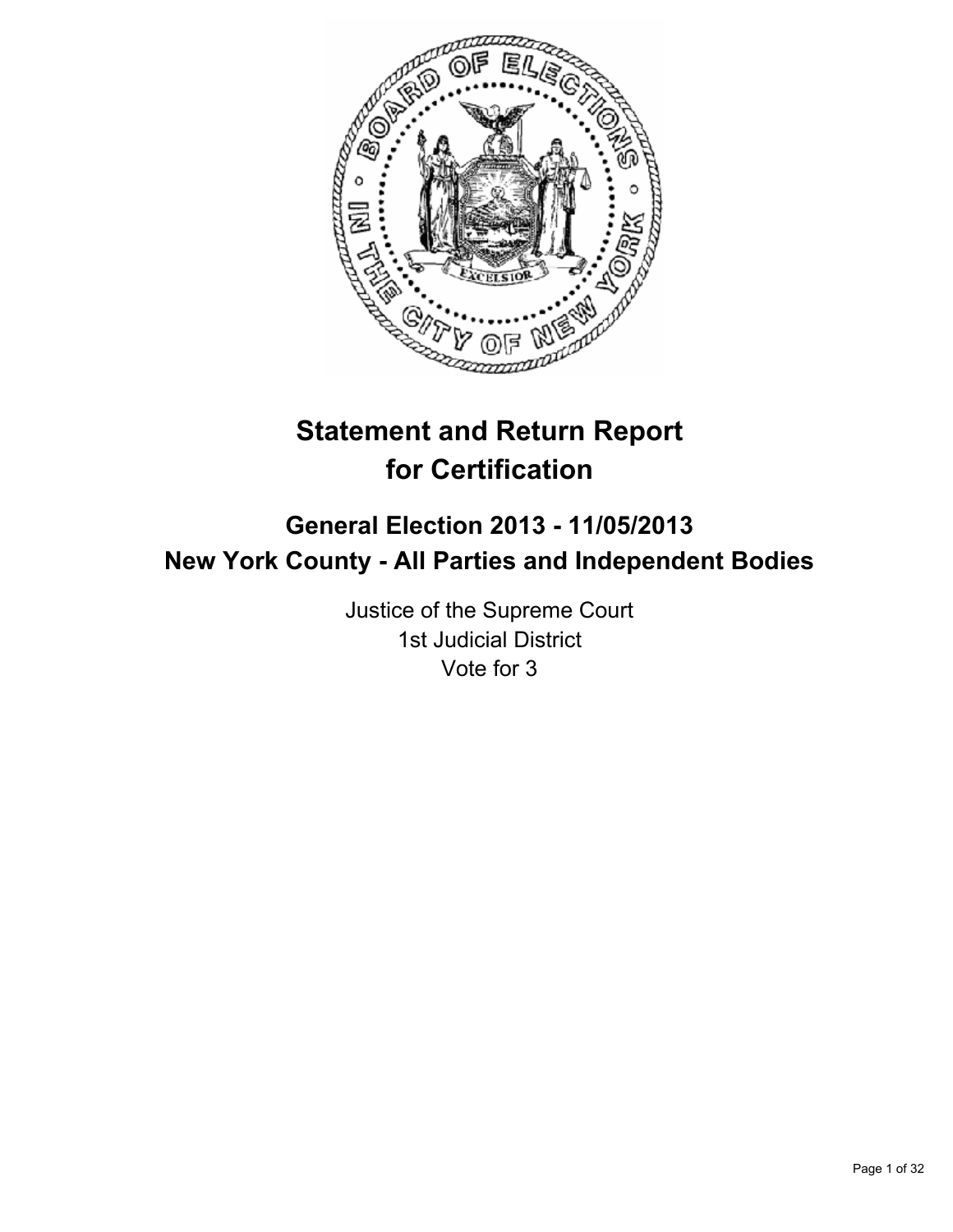

| <b>PUBLIC COUNTER</b>                                    | 16,552                  |
|----------------------------------------------------------|-------------------------|
| <b>EMERGENCY</b>                                         | 0                       |
| ABSENTEE/MILITARY                                        | 329                     |
| <b>FEDERAL</b>                                           | 0                       |
| SPECIAL PRESIDENTIAL                                     | 0                       |
| AFFIDAVIT                                                | 190                     |
| <b>Total Ballots</b>                                     | 17,071                  |
| Less - Inapplicable Federal/Special Presidential Ballots | 0                       |
| <b>Total Applicable Ballots</b>                          | 17,071                  |
| DEBRA A. JAMES (DEMOCRATIC)                              | 10,551                  |
| PAULINE T. MISTRETTA (REPUBLICAN)                        | 2,875                   |
| ANIL C. SINGH (DEMOCRATIC)                               | 8,185                   |
| PETER H. MOULTON (DEMOCRATIC)                            | 7,980                   |
| ADAM DAVIS (WRITE-IN)                                    | 1                       |
| ADAM MCLAY (WRITE-IN)                                    | 1                       |
| ADAM SILVER (WRITE-IN)                                   | 1                       |
| AKIVA SITZER (WRITE-IN)                                  | 1                       |
| ALANA LESCZYSKI (WRITE-IN)                               | 2                       |
| BENJAMIN LESCZYSKI (WRITE-IN)                            | 1                       |
| <b>BRADLEY VOGEL (WRITE-IN)</b>                          | $\overline{\mathbf{c}}$ |
| CAITLIN HOLLIGAN (WRITE-IN)                              | 1                       |
| CAITLIN IDOLLISAD (WRITE-IN)                             | 1                       |
| CHARLES STAR (WRITE-IN)                                  | 1                       |
| CRAIG COCHRAM (WRITE-IN)                                 | 2                       |
| D. JOSEPH MASSA (WRITE-IN)                               | 1                       |
| D. JOSEPH MASSE (WRITE-IN)                               | 1                       |
| DEREK JETER (WRITE-IN)                                   | $\mathbf{1}$            |
| EDMUND BURNS (WRITE-IN)                                  | 1                       |
| ELLEN PEHLIUAIAN (WRITE-IN)                              | 2                       |
| <b>GABRIELLE GLEMANN (WRITE-IN)</b>                      | 1                       |
| <b>GAVIN SCHIFFRES (WRITE-IN)</b>                        | 1                       |
| JAMES BAIONE (WRITE-IN)                                  | 2                       |
| JEFFREY LAPAULA (WRITE-IN)                               | $\overline{c}$          |
| JEN KAUFMAN (WRITE-IN)                                   | 1                       |
| JEREMY SCHIFFRES (WRITE-IN)                              | 1                       |
| JOHN MANGANCIA (WRITE-IN)                                | 1                       |
| JONATHAN DISILVESTRO (WRITE-IN)                          | 1                       |
| JUSTIN DISILVESTRO (WRITE-IN)                            | 1                       |
| KADEEM ALAMONSO (WRITE-IN)                               | 1                       |
| KEVIN VONG (WRITE-IN)                                    | 1                       |
| LAUREN PEHLIUAIAN (WRITE-IN)                             | 1                       |
| LAVINE JONES (WRITE-IN)                                  | 1                       |
| MICHAEL BILLER (WRITE-IN)                                | 2                       |
| MICHAEL HALPERT (WRITE-IN)                               | 1                       |
| NANCY KESTENBAUM (WRITE-IN)                              | 1                       |
| PIETER VANTOL (WRITE-IN)                                 | $\mathbf{1}$            |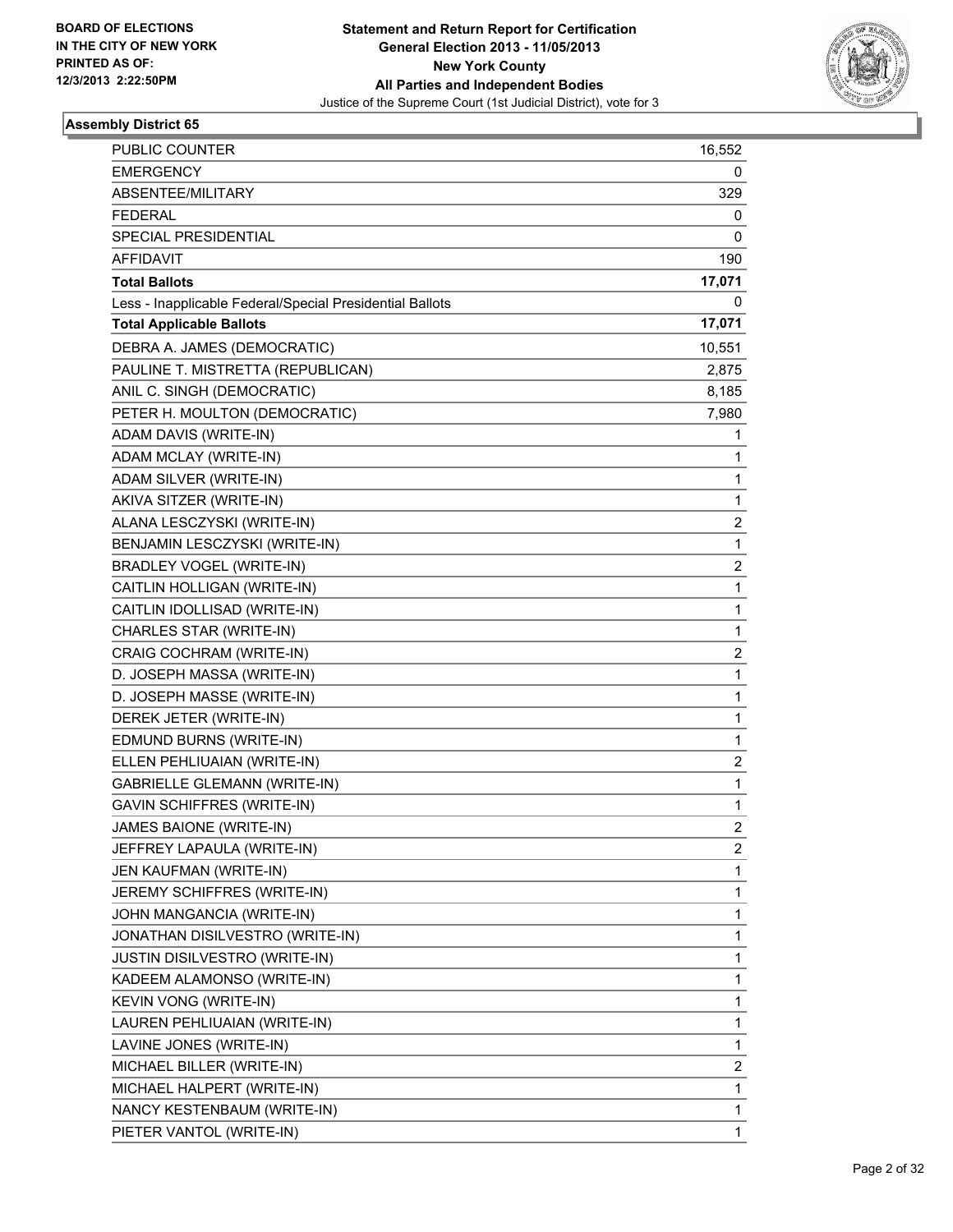

| RACHEL BEADSLEY (WRITE-IN)         |        |
|------------------------------------|--------|
| ROBERT T. HADLEY (WRITE-IN)        |        |
| RON R. MILLER (WRITE-IN)           |        |
| RUDOLPH GIULIANI (WRITE-IN)        |        |
| SAM LESCZYNSKI (WRITE-IN)          | 2      |
| STEPHANIE BEDLAM (WRITE-IN)        |        |
| STEVEN BOSWELLO (WRITE-IN)         |        |
| TISA LAPAULA (WRITE-IN)            | 2      |
| UNATTRIBUTABLE WRITE-IN (WRITE-IN) | 50     |
| ZOLA JESUS (WRITE-IN)              |        |
| <b>Total Votes</b>                 | 29,692 |
| Unrecorded                         | 21,521 |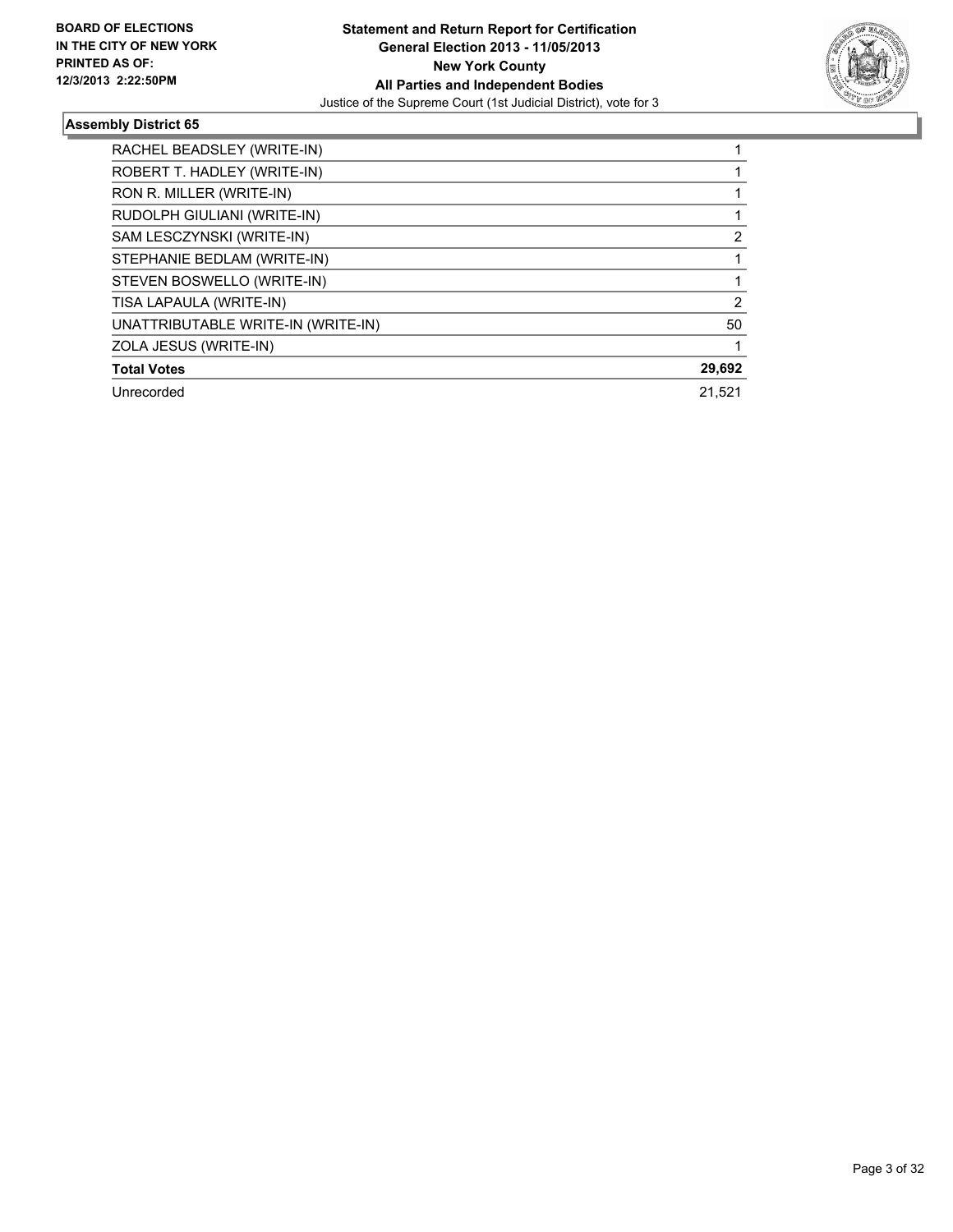

| <b>PUBLIC COUNTER</b>                                    | 22,232       |
|----------------------------------------------------------|--------------|
| <b>EMERGENCY</b>                                         | 1            |
| ABSENTEE/MILITARY                                        | 737          |
| <b>FEDERAL</b>                                           | 0            |
| SPECIAL PRESIDENTIAL                                     | 0            |
| AFFIDAVIT                                                | 236          |
| <b>Total Ballots</b>                                     | 23,206       |
| Less - Inapplicable Federal/Special Presidential Ballots | 0            |
| <b>Total Applicable Ballots</b>                          | 23,206       |
| DEBRA A. JAMES (DEMOCRATIC)                              | 16,755       |
| PAULINE T. MISTRETTA (REPUBLICAN)                        | 3,798        |
| ANIL C. SINGH (DEMOCRATIC)                               | 15,220       |
| PETER H. MOULTON (DEMOCRATIC)                            | 15,070       |
| ANDY LINDSTROM (WRITE-IN)                                | 1            |
| ANNE COULTER (WRITE-IN)                                  | 1            |
| ARRON PAGIE (WRITE-IN)                                   | 1            |
| <b>ASHER SENOR (WRITE-IN)</b>                            | 1            |
| BILLY KUVMA (WRITE-IN)                                   | 1            |
| <b>BRADLEY GELLER (WRITE-IN)</b>                         | 1            |
| BRIAN DAVID MOONEY (WRITE-IN)                            | 1            |
| CALLERO GELLER (WRITE-IN)                                | $\mathbf 1$  |
| CAROL A. HERLIHY (WRITE-IN)                              | 1            |
| DAN SENOR (WRITE-IN)                                     | 1            |
| DANIEL HOGAN (WRITE-IN)                                  | 1            |
| DAVID SHIFREN (WRITE-IN)                                 | 1            |
| DAVIS POLK (WRITE-IN)                                    | 1            |
| EMMA ROSE (WRITE-IN)                                     | $\mathbf 1$  |
| EUGENE DEBS (WRITE-IN)                                   | 1            |
| FRANK REYNOLDS (WRITE-IN)                                | 1            |
| <b>GEORGE ORTIZ (WRITE-IN)</b>                           | 3            |
| HOWARD BERGELMAN (WRITE-IN)                              | 1            |
| JAMES YATES (WRITE-IN)                                   | 1            |
| JAY BEPORT (WRITE-IN)                                    | 1            |
| JESSE VENTURA (WRITE-IN)                                 | 1            |
| JOE LHOTA (WRITE-IN)                                     | 2            |
| JOSEPH SASSON (WRITE-IN)                                 | 1            |
| LEE ARMSTRONG (WRITE-IN)                                 | 1            |
| LENA MARIE GILBERT (WRITE-IN)                            | 1            |
| MARK ANDRIELLA (WRITE-IN)                                | 1            |
| MARK MAURICE (WRITE-IN)                                  | 1            |
| MARK SEIDEN (WRITE-IN)                                   | $\mathbf{1}$ |
| MELISA SKLARZ (WRITE-IN)                                 | 1            |
| MICHAEL BLOOMBERG (WRITE-IN)                             | 1            |
| MICHAEL CRURAL-MUELLS (WRITE-IN)                         | 1            |
| MICHELE BACHMAN (WRITE-IN)                               | 1            |
| MOSHE SASSON (WRITE-IN)                                  | 1            |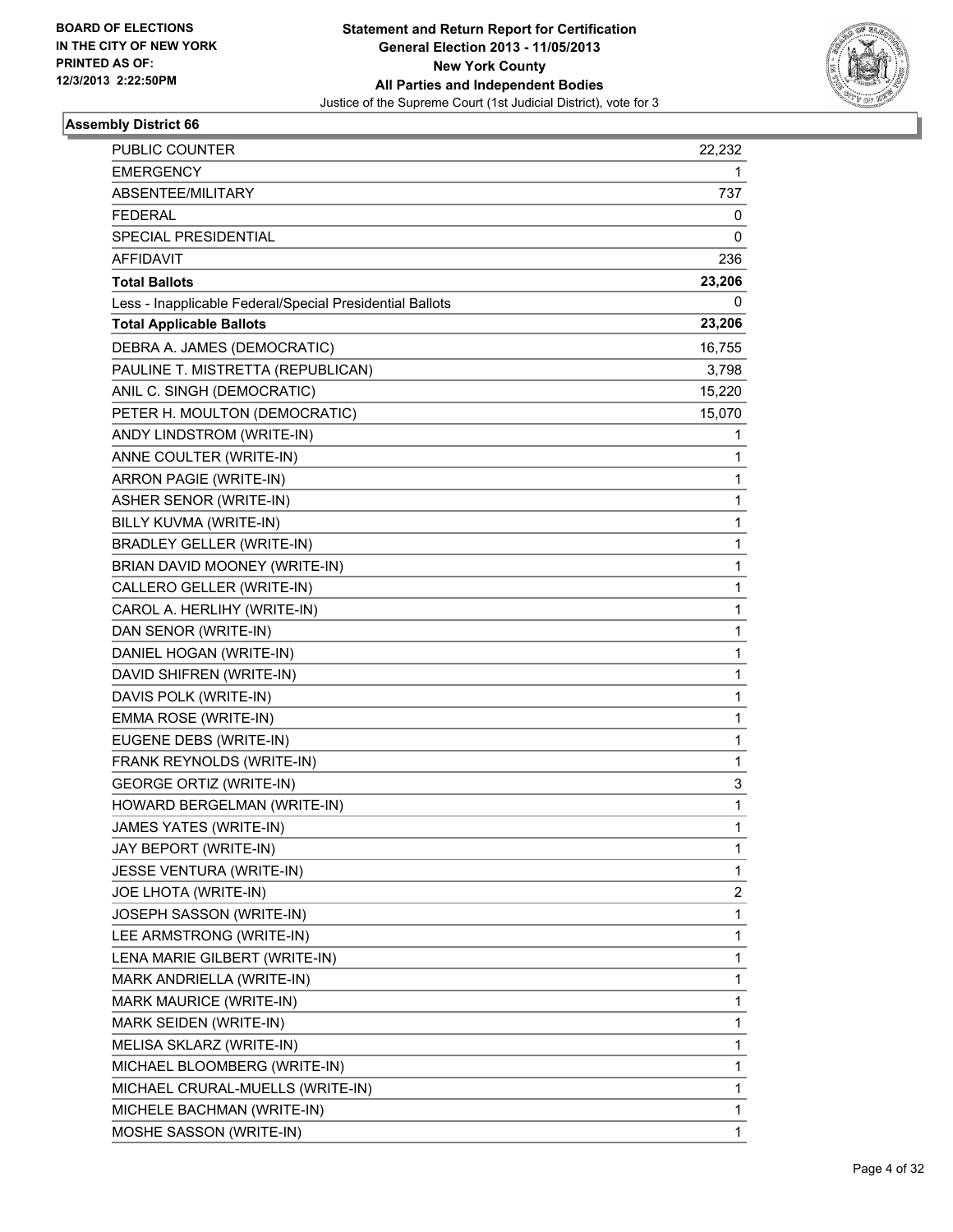

| PARTICK MORRIS (WRITE-IN)          |        |
|------------------------------------|--------|
| PAULINE MISTRETTA (WRITE-IN)       |        |
| RICHARD DARRIGO (WRITE-IN)         |        |
| ROBERT DITO (WRITE-IN)             |        |
| ROCKY ANDERSON (WRITE-IN)          |        |
| RON PAUL (WRITE-IN)                |        |
| RUDOLPH GIULIANI (WRITE-IN)        |        |
| RUSSELL KLEIN (WRITE-IN)           |        |
| SCOTT SPIETH (WRITE-IN)            |        |
| SHANE FERRER SHEEHY (WRITE-IN)     |        |
| SO YOUNG YOON (WRITE-IN)           |        |
| SOPHIE DEVERELL (WRITE-IN)         |        |
| THOMAS MERRILL (WRITE-IN)          |        |
| THOMAS SIRACUSE (WRITE-IN)         |        |
| UNATTRIBUTABLE WRITE-IN (WRITE-IN) | 53     |
| <b>Total Votes</b>                 | 50,946 |
| Unrecorded                         | 18,672 |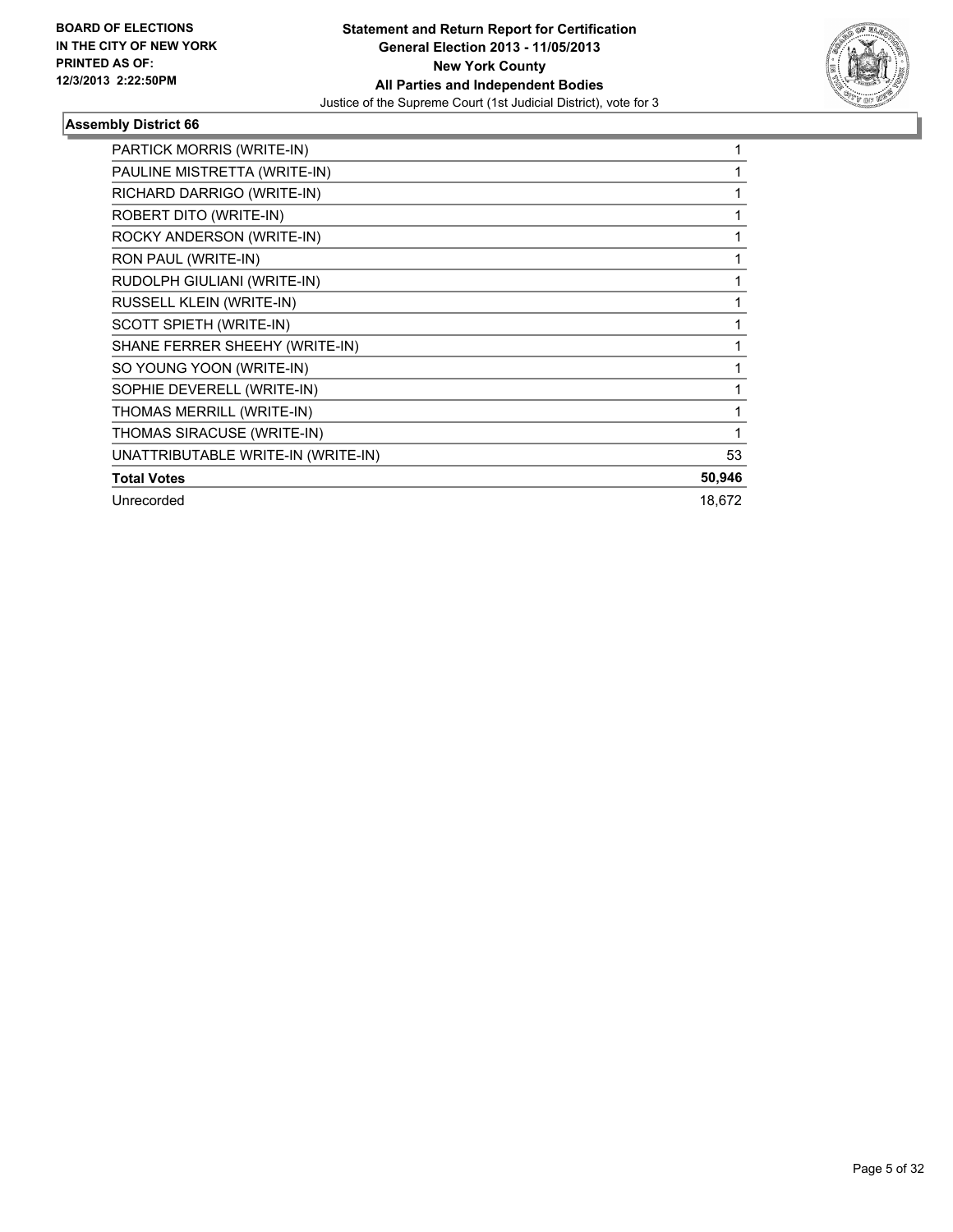

| <b>PUBLIC COUNTER</b>                                    | 27,496       |
|----------------------------------------------------------|--------------|
| <b>EMERGENCY</b>                                         | 0            |
| ABSENTEE/MILITARY                                        | 917          |
| <b>FEDERAL</b>                                           | 0            |
| SPECIAL PRESIDENTIAL                                     | 0            |
| AFFIDAVIT                                                | 277          |
| <b>Total Ballots</b>                                     | 28,690       |
| Less - Inapplicable Federal/Special Presidential Ballots | 0            |
| <b>Total Applicable Ballots</b>                          | 28,690       |
| DEBRA A. JAMES (DEMOCRATIC)                              | 20,223       |
| PAULINE T. MISTRETTA (REPUBLICAN)                        | 5,372        |
| ANIL C. SINGH (DEMOCRATIC)                               | 17,966       |
| PETER H. MOULTON (DEMOCRATIC)                            | 17,893       |
| ALEXANDER SELINGER (WRITE-IN)                            | 1            |
| ALTON MADDOX (WRITE-IN)                                  | 1            |
| ANDREW FREEDLAND (WRITE-IN)                              | 1            |
| ANGELA DAVIS (WRITE-IN)                                  | 1            |
| ANTIONETTE CASTORES (WRITE-IN)                           | 1            |
| AVRAM SHAPIRO (WRITE-IN)                                 | 1            |
| BARBARA JAFFE (WRITE-IN)                                 | 2            |
| BERNARD GOETZ (WRITE-IN)                                 | $\mathbf 1$  |
| BETH VAGER (WRITE-IN)                                    | 1            |
| <b>BRIAN YOBORN (WRITE-IN)</b>                           | 1            |
| CHRISTIAN BECKER (WRITE-IN)                              | 1            |
| DARREN OVEIL (WRITE-IN)                                  | 1            |
| DAVID SACK (WRITE-IN)                                    | 2            |
| DIONE KAUFMAN (WRITE-IN)                                 | $\mathbf 1$  |
| EDWARD WIPPER (WRITE-IN)                                 | 1            |
| ELANA SINENSKY (WRITE-IN)                                | 1            |
| ELIOT SPITZER (WRITE-IN)                                 | $\mathbf 1$  |
| ERIC GRANNIS (WRITE-IN)                                  | 1            |
| ETHAN FINNERAN (WRITE-IN)                                | 2            |
| FRANKIE COHEN (WRITE-IN)                                 | 1            |
| <b>GRAY SINAWSKI (WRITE-IN)</b>                          | 1            |
| <b>GREG NELL (WRITE-IN)</b>                              | $\mathbf{1}$ |
| HILLARY CLINTON (WRITE-IN)                               | 1            |
| INVY ASHA (WRITE-IN)                                     | 1            |
| JACOB KESSLER (WRITE-IN)                                 | 1            |
| JOE LHOTA (WRITE-IN)                                     | 1            |
| JOE SCARBOROUGH (WRITE-IN)                               | 1            |
| JUDITH RYDER (WRITE-IN)                                  | $\mathbf{1}$ |
| KRAYN REAGAN (WRITE-IN)                                  | 1            |
| LAURA SACK (WRITE-IN)                                    | 2            |
| LISA DIERBECK (WRITE-IN)                                 | 1            |
| LOUIS BLACK (WRITE-IN)                                   | 1            |
| MARIANO RIVERA (WRITE-IN)                                | 1            |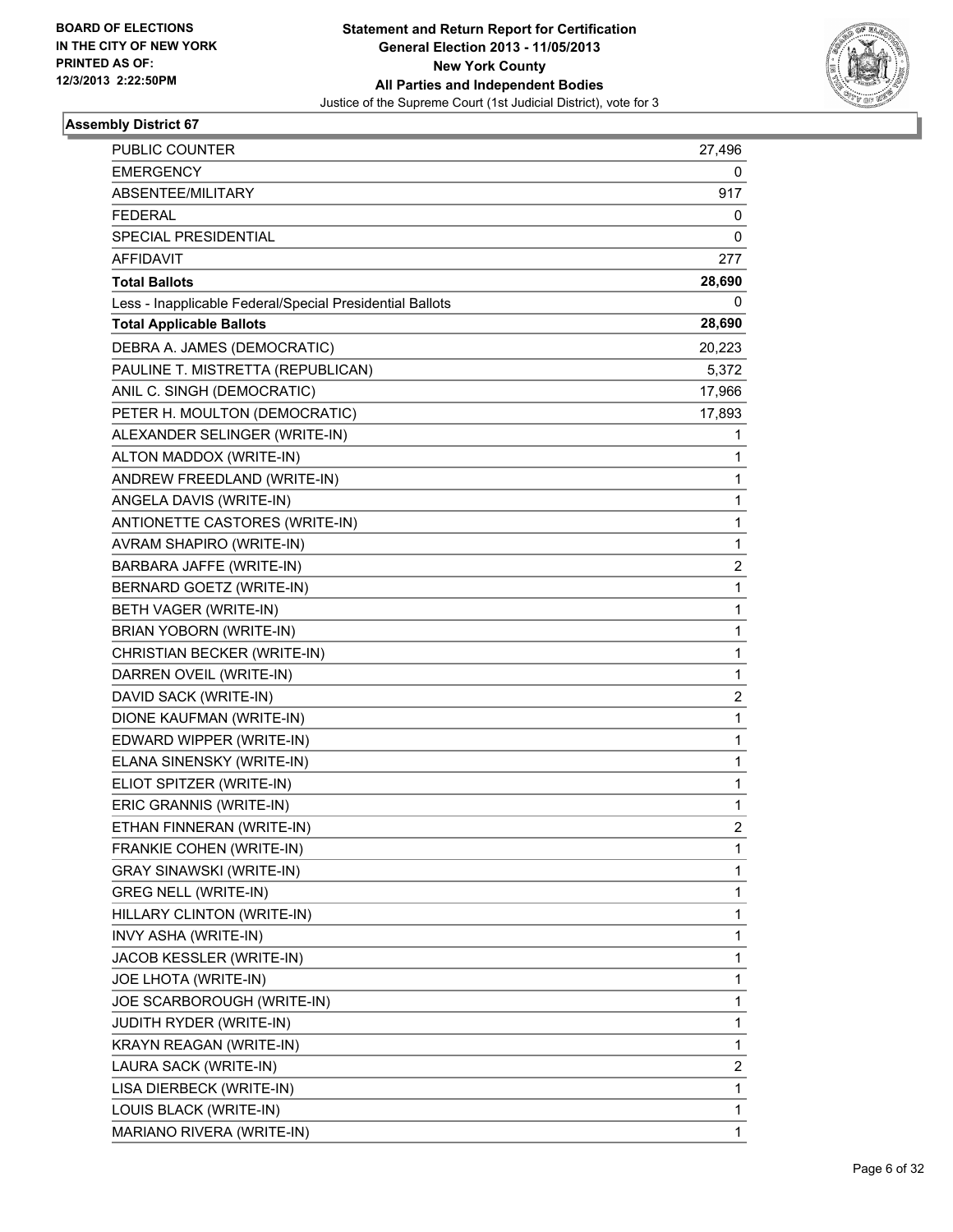

| MARK PICARD (WRITE-IN)             | 1            |
|------------------------------------|--------------|
| MATTHEW P. WAYNE (WRITE-IN)        | 1            |
| MATTHEW WITHROW (WRITE-IN)         | 1            |
| MICHAEL A. HUMPHREY (WRITE-IN)     | $\mathbf 1$  |
| MICHAEL BLOOMBERG (WRITE-IN)       | $\mathbf{1}$ |
| MIKE HEAT (WRITE-IN)               | $\mathbf 1$  |
| MIKE WITNER (WRITE-IN)             | $\mathbf 1$  |
| MORGAN WITHROW (WRITE-IN)          | $\mathbf 1$  |
| NETTIE TROMMER (WRITE-IN)          | $\mathbf{1}$ |
| PAUL A. IMMERMAN (WRITE-IN)        | 1            |
| PAUL SEHWAK-TZBONG (WRITE-IN)      | 1            |
| PETER MILLIGAN (WRITE-IN)          | $\mathbf 1$  |
| PETER SHENLIN (WRITE-IN)           | 1            |
| REBECCA SACK (WRITE-IN)            | 2            |
| RICK SANTORUM (WRITE-IN)           | 1            |
| ROBINSON CANO (WRITE-IN)           | 1            |
| RONALD J. MIRRO (WRITE-IN)         | 1            |
| RUDOLPH GIULIANI (WRITE-IN)        | 1            |
| RUSLAN TSARNL (WRITE-IN)           | 1            |
| SARAH PALIN (WRITE-IN)             | 1            |
| SAWI CHERNIAK (WRITE-IN)           | 1            |
| SHIRA SCHEINDLIN (WRITE-IN)        | 1            |
| STEPHEN HOLDEN (WRITE-IN)          | 1            |
| STEVE M. WARSHAWIKY (WRITE-IN)     | 1            |
| TAMEAN ZAINULBAI (WRITE-IN)        | 1            |
| THOMAS KLEIN (WRITE-IN)            | 1            |
| THOMAS TEDESEO (WRITE-IN)          | 1            |
| TIM MONION (WRITE-IN)              | 1            |
| TOMASZ J. PISTROWSKY (WRITE-IN)    | 1            |
| UNATTRIBUTABLE WRITE-IN (WRITE-IN) | 51           |
| VITO RACANELLI (WRITE-IN)          | 1            |
| <b>Total Votes</b>                 | 61,573       |
| Unrecorded                         | 24,497       |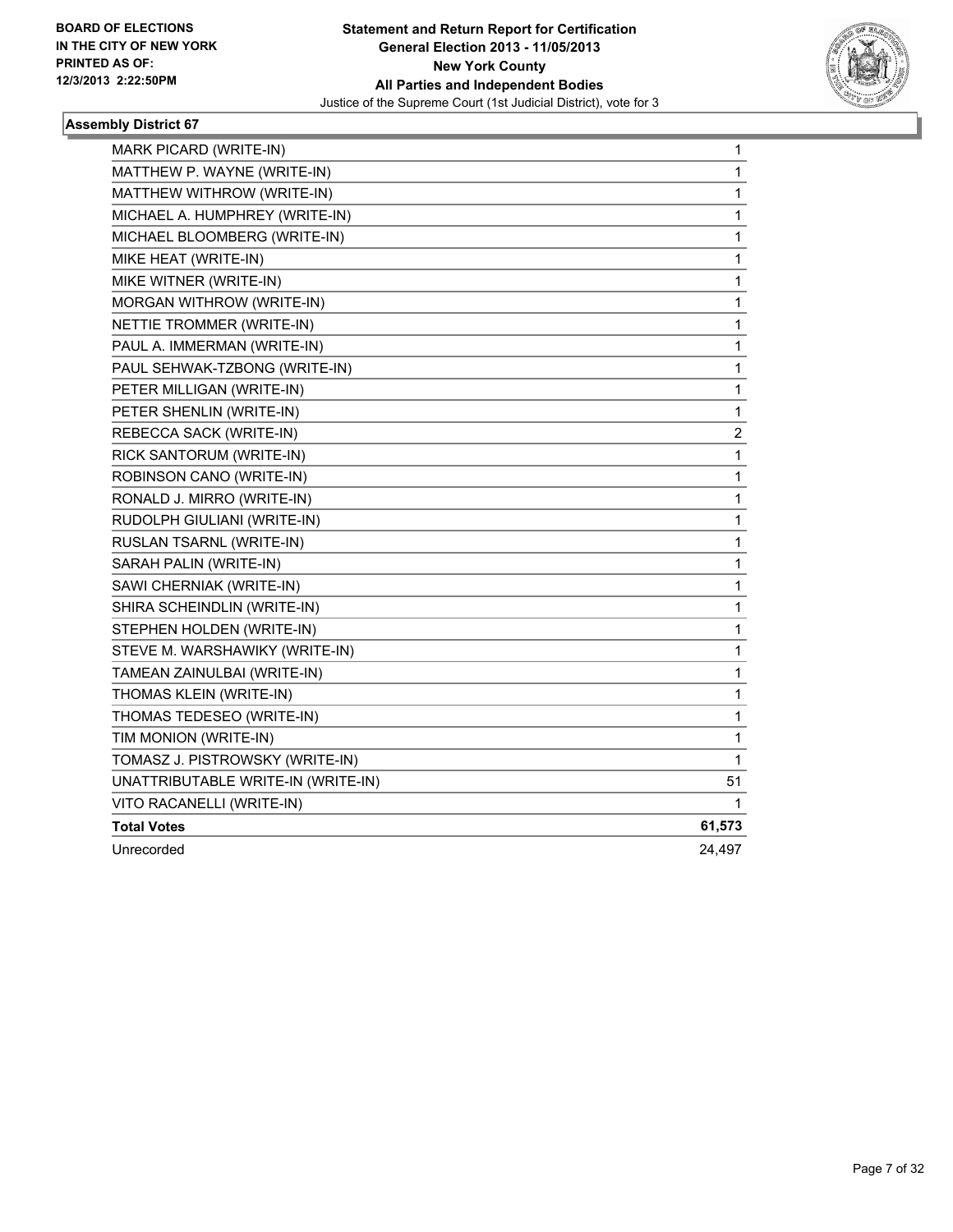

| <b>PUBLIC COUNTER</b>                                    | 17,450       |
|----------------------------------------------------------|--------------|
| <b>EMERGENCY</b>                                         | 0            |
| ABSENTEE/MILITARY                                        | 400          |
| <b>FEDERAL</b>                                           | 0            |
| SPECIAL PRESIDENTIAL                                     | 0            |
| AFFIDAVIT                                                | 268          |
| <b>Total Ballots</b>                                     | 18,118       |
| Less - Inapplicable Federal/Special Presidential Ballots | 0            |
| <b>Total Applicable Ballots</b>                          | 18,118       |
| DEBRA A. JAMES (DEMOCRATIC)                              | 13,026       |
| PAULINE T. MISTRETTA (REPUBLICAN)                        | 1,658        |
| ANIL C. SINGH (DEMOCRATIC)                               | 7,766        |
| PETER H. MOULTON (DEMOCRATIC)                            | 7,452        |
| AJAMY JANKOTA (WRITE-IN)                                 | 1            |
| ANTON MADDOX (WRITE-IN)                                  | 1            |
| ATTEN H. MADDOX JR (WRITE-IN)                            | 2            |
| AVCESH VENKAT (WRITE-IN)                                 | 1            |
| CLIFFORD MINOFF (WRITE-IN)                               | 1            |
| DANIELY SHIN (WRITE-IN)                                  | $\mathbf{1}$ |
| DAVID B. CASANS (WRITE-IN)                               | 1            |
| DAVID WILLIAMS (WRITE-IN)                                | 1            |
| DON ROSENBURG (WRITE-IN)                                 | 1            |
| <b>GISTER BRYAN (WRITE-IN)</b>                           | 1            |
| HOIDI BOGOSIEN (WRITE-IN)                                | 13           |
| JOHN CHEN (WRITE-IN)                                     | 1            |
| JOHN SCHUMACHER (WRITE-IN)                               | 1            |
| JOHN TEST (WRITE-IN)                                     | 2            |
| JON WOODS (WRITE-IN)                                     | 1            |
| LENNARD MCNEIL (WRITE-IN)                                | 3            |
| MARC A. LANDIS (WRITE-IN)                                | 1            |
| MATHEW GREENFIELD (WRITE-IN)                             | 1            |
| MATT MORAN (WRITE-IN)                                    | 1            |
| MEETA ANAND (WRITE-IN)                                   | 1            |
| MICHAEL WARREN (WRITE-IN)                                | 1            |
| <b>OBAMA BAPAIR (WRITE-IN)</b>                           | 1            |
| ORE JACINTO (WRITE-IN)                                   | 1            |
| ROY INNIS (WRITE-IN)                                     | 1            |
| RUSSELL WILSON (WRITE-IN)                                | 1            |
| UNATTRIBUTABLE WRITE-IN (WRITE-IN)                       | 20           |
| VANESSA MEIS (WRITE-IN)                                  |              |
| <b>Total Votes</b>                                       | 29,964       |
| Unrecorded                                               | 24,390       |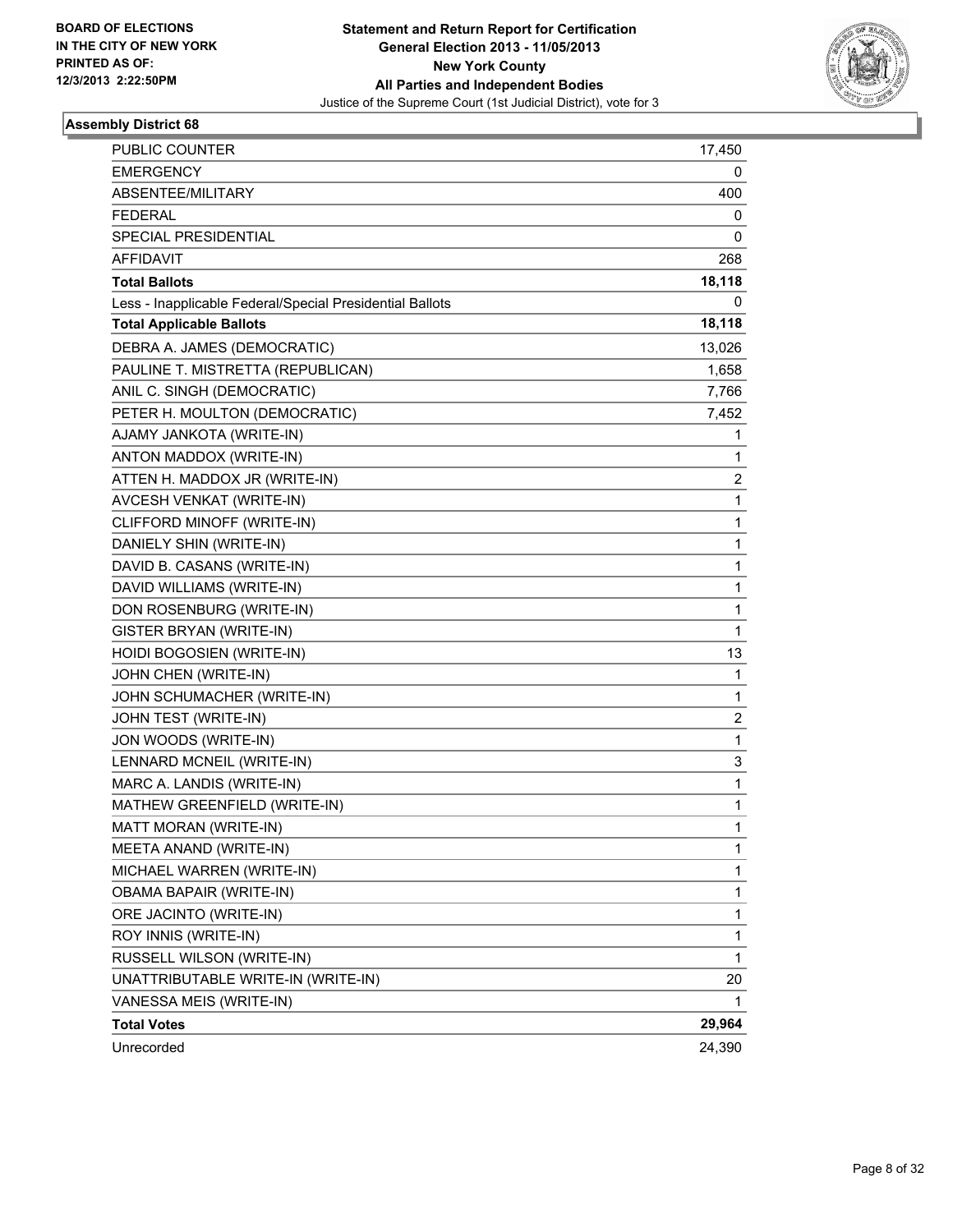

| PUBLIC COUNTER                                                                   | 28,005       |
|----------------------------------------------------------------------------------|--------------|
| <b>EMERGENCY</b>                                                                 | 58           |
| <b>ABSENTEE/MILITARY</b>                                                         | 910          |
| <b>FEDERAL</b>                                                                   | 0            |
| SPECIAL PRESIDENTIAL                                                             | 0            |
| AFFIDAVIT                                                                        | 323          |
|                                                                                  | 29,296       |
| <b>Total Ballots</b><br>Less - Inapplicable Federal/Special Presidential Ballots | 0            |
| <b>Total Applicable Ballots</b>                                                  | 29,296       |
|                                                                                  |              |
| DEBRA A. JAMES (DEMOCRATIC)                                                      | 21,812       |
| PAULINE T. MISTRETTA (REPUBLICAN)                                                | 3,364        |
| ANIL C. SINGH (DEMOCRATIC)                                                       | 18,261       |
| PETER H. MOULTON (DEMOCRATIC)                                                    | 17,860       |
| ABDUL MANNAN (WRITE-IN)                                                          | 1            |
| ADAM MEYERS (WRITE-IN)                                                           | 1            |
| ADAM OFFENHARTE (WRITE-IN)                                                       | 1            |
| ALAN FLACKS (WRITE-IN)                                                           | 2            |
| ALAN LANE (WRITE-IN)                                                             | 1            |
| ALYSSA RENTAS (WRITE-IN)                                                         | 1            |
| AMANDA MARIOTTE (WRITE-IN)                                                       | $\mathbf{1}$ |
| BEN KAUTER (WRITE-IN)                                                            | 1            |
| BONNIE GINZEORY (WRITE-IN)                                                       | 1            |
| CAROL SANGGER (WRITE-IN)                                                         | $\mathbf{1}$ |
| CAROLINE KAUTER (WRITE-IN)                                                       | 1            |
| CATHY GRAD (WRITE-IN)                                                            | 1            |
| CHLOE KAUTER (WRITE-IN)                                                          | $\mathbf{1}$ |
| CLAUDIA E.RAY (WRITE-IN)                                                         | 1            |
| CURTIS SLIWA (WRITE-IN)                                                          | 1            |
| DANIEL LEVY (WRITE-IN)                                                           | $\mathbf{1}$ |
| DANIEL SHAVIRO (WRITE-IN)                                                        | 1            |
| DAVID JACOBY (WRITE-IN)                                                          | 1            |
| DENIS HAYWARD (WRITE-IN)                                                         | 1            |
| DON BERNARD (WRITE-IN)                                                           | 1            |
| EDWEST MAYES (WRITE-IN)                                                          | 1            |
| EDWINA HAYWARD (WRITE-IN)                                                        | 1            |
| ELLEN DEROLTO (WRITE-IN)                                                         | 1            |
| JAMES BURKE (WRITE-IN)                                                           | 1            |
| JANE KAUTER (WRITE-IN)                                                           | 1            |
| JASON LOWE (WRITE-IN)                                                            | 3            |
| JENNIFER MEYERS (WRITE-IN)                                                       | 1            |
| JOHN TEST (WRITE-IN)                                                             | 1            |
| JOSHUA MEYERS (WRITE-IN)                                                         | 1            |
| KEVIN FREER (WRITE-IN)                                                           | 1            |
| KUMLEER HARDY (WRITE-IN)                                                         | 1            |
| LISA FIREL (WRITE-IN)                                                            | 1            |
| MARK DEROLTO (WRITE-IN)                                                          | 1            |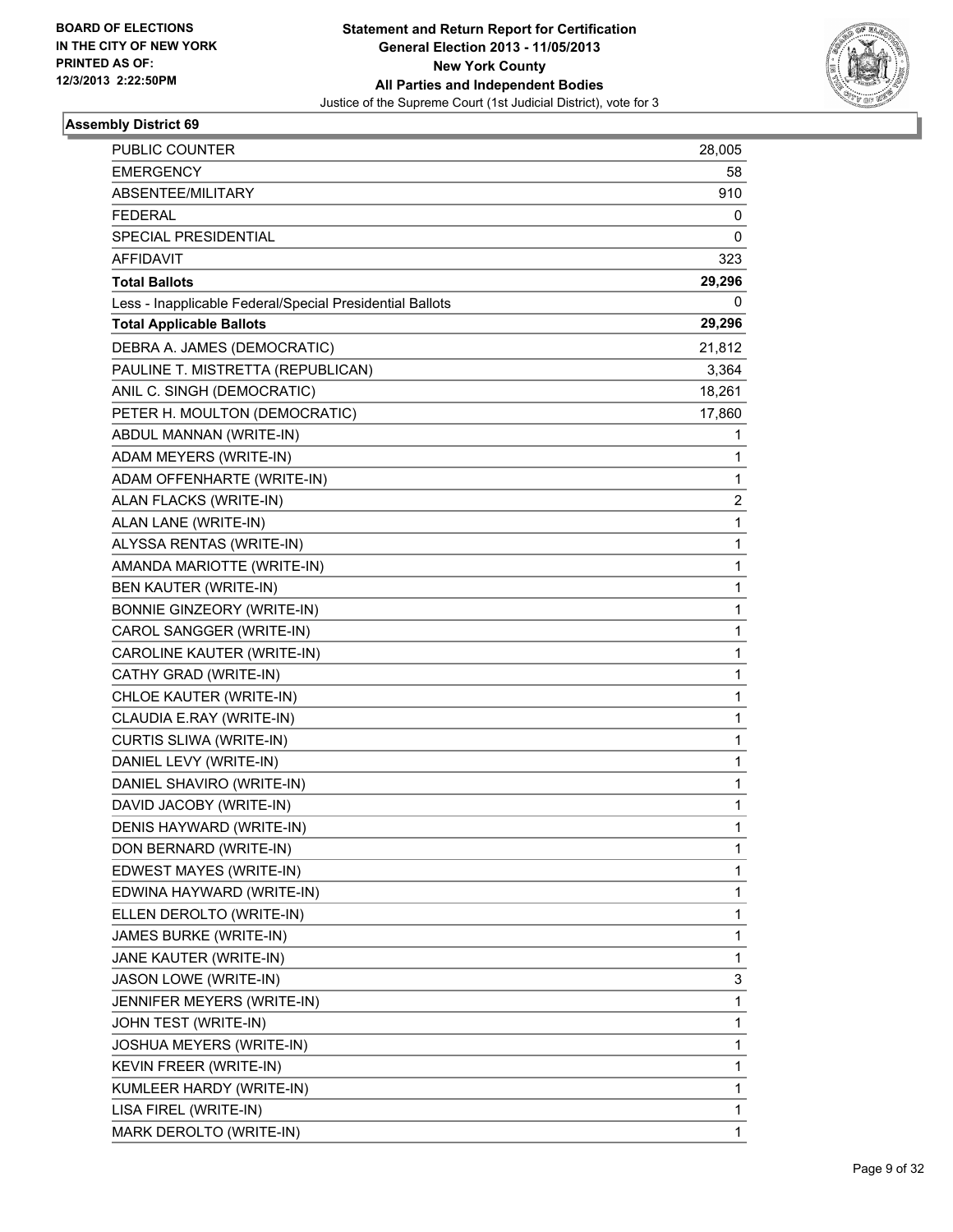

| MEETA ANAND (WRITE-IN)             | 1              |
|------------------------------------|----------------|
| MICHAEL BLOOMBERG (WRITE-IN)       | 1              |
| MICHAEL I SOVERN (WRITE-IN)        | 1              |
| MICHELLE BLOOMBERG (WRITE-IN)      | 1              |
| MILES R KENYON (WRITE-IN)          | 1              |
| MOLLY HAWKINS (WRITE-IN)           | 1              |
| NEAL RESENSTEIN (WRITE-IN)         | 1              |
| PAULINE MISTRETTA (WRITE-IN)       | $\overline{2}$ |
| PETER L STRAUSS (WRITE-IN)         | 1              |
| RICHARD A BURKE (WRITE-IN)         | 1              |
| ROBERT BRILL (WRITE-IN)            | 1              |
| ROBERT DEPASQUATE (WRITE-IN)       | 1              |
| ROBERT JOHNSON (WRITE-IN)          | 1              |
| ROBERT SERIO (WRITE-IN)            | 1              |
| RUDOLPH GIULIANI (WRITE-IN)        | 3              |
| SAM HOWELL (WRITE-IN)              | $\overline{2}$ |
| SARAH BRANDOFF (WRITE-IN)          | 1              |
| SHELON ZINEI (WRITE-IN)            | 1              |
| STEPHEN RUTEBERG (WRITE-IN)        | 1              |
| UNATTRIBUTABLE WRITE-IN (WRITE-IN) | 40             |
| YVELISSE VIERA (WRITE-IN)          | 1              |
| <b>Total Votes</b>                 | 61,397         |
| Unrecorded                         | 26,491         |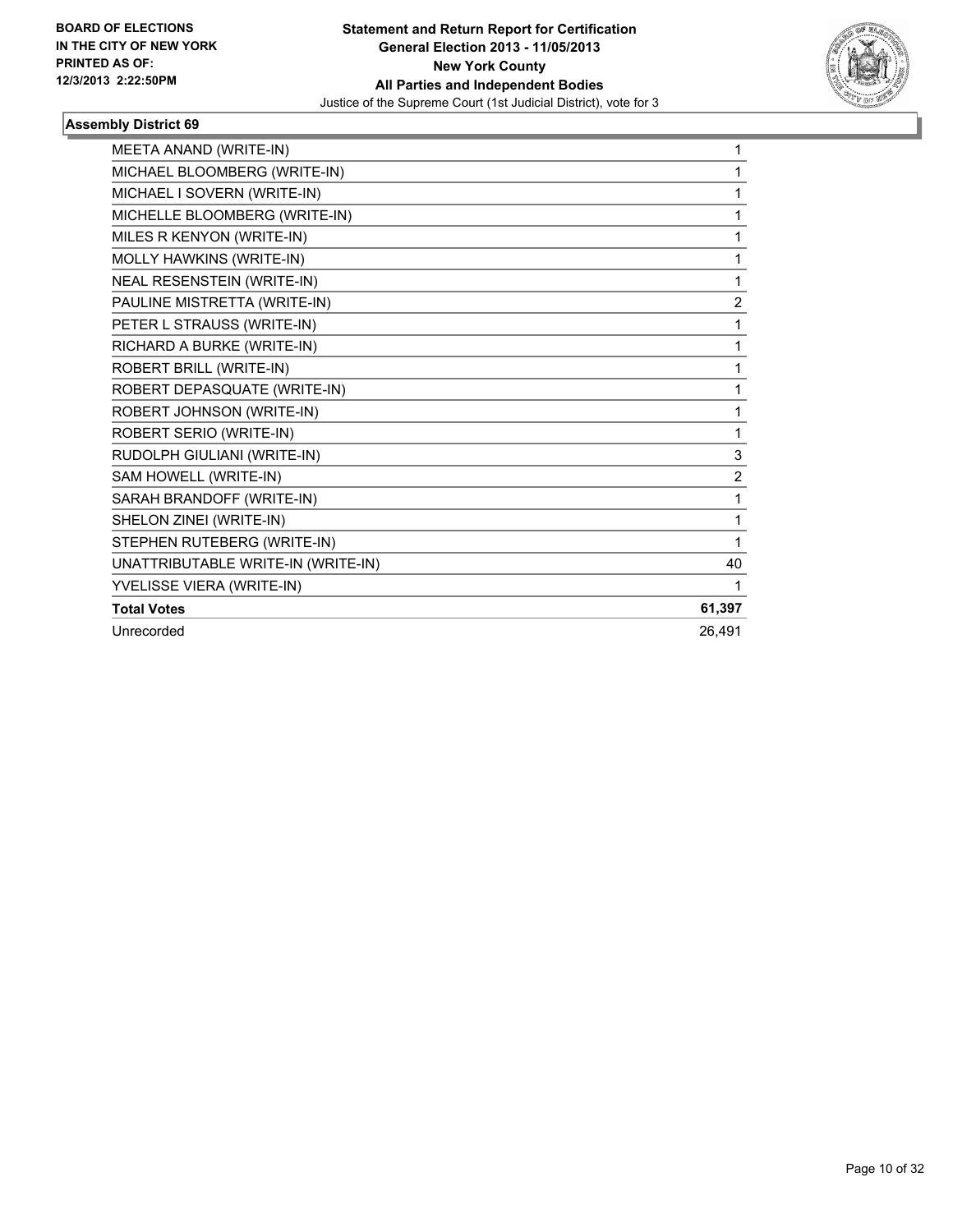

| PUBLIC COUNTER                                           | 21,374                  |
|----------------------------------------------------------|-------------------------|
| <b>EMERGENCY</b>                                         | 6                       |
| ABSENTEE/MILITARY                                        | 621                     |
| <b>FEDERAL</b>                                           | 0                       |
| SPECIAL PRESIDENTIAL                                     | 0                       |
| <b>AFFIDAVIT</b>                                         | 329                     |
| <b>Total Ballots</b>                                     | 22,330                  |
| Less - Inapplicable Federal/Special Presidential Ballots | 0                       |
| <b>Total Applicable Ballots</b>                          | 22,330                  |
| DEBRA A. JAMES (DEMOCRATIC)                              | 17,665                  |
| PAULINE T. MISTRETTA (REPUBLICAN)                        | 936                     |
| ANIL C. SINGH (DEMOCRATIC)                               | 10,763                  |
| PETER H. MOULTON (DEMOCRATIC)                            | 10,134                  |
| ALEX BICKERY (WRITE-IN)                                  | 1                       |
| <b>ASSATA SHAKUR (WRITE-IN)</b>                          | 3                       |
| <b>BEN LIEBMAN (WRITE-IN)</b>                            | 1                       |
| <b>BRANDEN EIKNBOGER (WRITE-IN)</b>                      | 1                       |
| CLAIRE JOHNNATIN KELLEY (WRITE-IN)                       | 1                       |
| DAVID CARLISLE (WRITE-IN)                                | 1                       |
| J MICHELLE SWEETING (WRITE-IN)                           | 1                       |
| JELEESA MYERS (WRITE-IN)                                 | 1                       |
| JULIES MARTINEZ (WRITE-IN)                               | 1                       |
| KITTY MILLOR (WRITE-IN)                                  | 1                       |
| RAFAEL URQUIA (WRITE-IN)                                 | $\mathbf{1}$            |
| SOFE FRAVMAN (WRITE-IN)                                  | 1                       |
| SOTE FRODMAN (WRITE-IN)                                  | 1                       |
| THOMAS RUSSACK (WRITE-IN)                                | 1                       |
| TODD MILNER (WRITE-IN)                                   | $\overline{\mathbf{c}}$ |
| TOSAME SIMENETI (WRITE-IN)                               | 1                       |
| TRELL VERNA PETER (WRITE-IN)                             | 1                       |
| UNATTRIBUTABLE WRITE-IN (WRITE-IN)                       | 41                      |
| <b>Total Votes</b>                                       | 39,559                  |
| Unrecorded                                               | 27,431                  |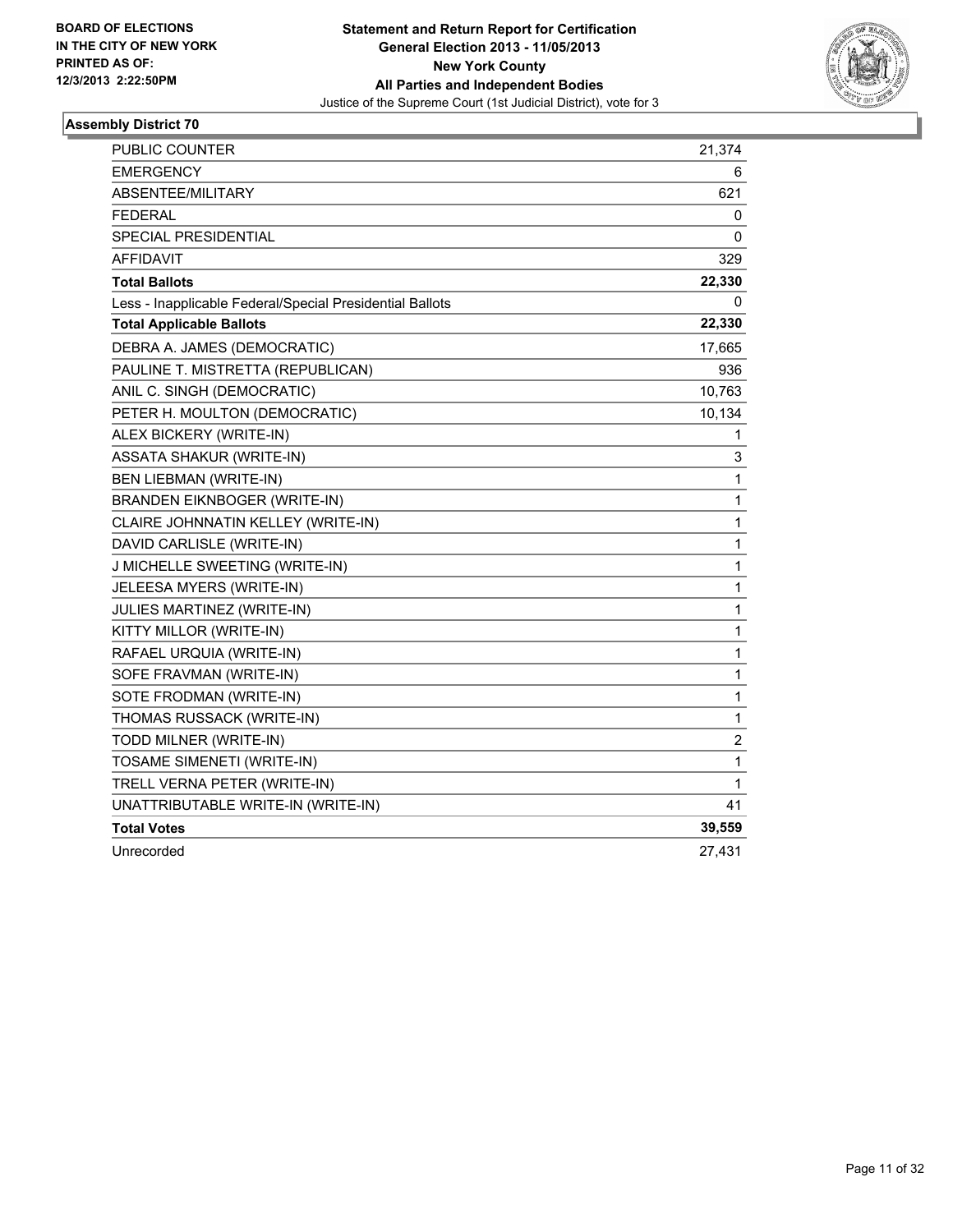

| PUBLIC COUNTER                                           | 20,420                  |
|----------------------------------------------------------|-------------------------|
| <b>EMERGENCY</b>                                         | 0                       |
| ABSENTEE/MILITARY                                        | 494                     |
| <b>FEDERAL</b>                                           | 0                       |
| SPECIAL PRESIDENTIAL                                     | 0                       |
| <b>AFFIDAVIT</b>                                         | 275                     |
| <b>Total Ballots</b>                                     | 21,189                  |
| Less - Inapplicable Federal/Special Presidential Ballots | 0                       |
| <b>Total Applicable Ballots</b>                          | 21,189                  |
| DEBRA A. JAMES (DEMOCRATIC)                              | 15,926                  |
| PAULINE T. MISTRETTA (REPUBLICAN)                        | 1,371                   |
| ANIL C. SINGH (DEMOCRATIC)                               | 10,056                  |
| PETER H. MOULTON (DEMOCRATIC)                            | 9,572                   |
| ALIEL AMIR (WRITE-IN)                                    | 1                       |
| AMANDA BREWSKE (WRITE-IN)                                | 1                       |
| ANTONIO SCALIA (WRITE-IN)                                | 1                       |
| ARIELLA BERGNER (WRITE-IN)                               | 1                       |
| <b>ASSATA SHAKUR (WRITE-IN)</b>                          | 1                       |
| ATHONY CASTINALO (WRITE-IN)                              | $\overline{\mathbf{c}}$ |
| BENNET SHIELDS (WRITE-IN)                                | $\overline{\mathbf{c}}$ |
| BETH BELKIN (WRITE-IN)                                   | 1                       |
| BRANDON BURKE JR. (WRITE-IN)                             | 1                       |
| BRENDA BEENER (WRITE-IN)                                 | 1                       |
| DENNIS O'NEAL (WRITE-IN)                                 | 1                       |
| DONNA FENN (WRITE-IN)                                    | 1                       |
| EDWARD WARREN (WRITE-IN)                                 | 1                       |
| ERIC LOPEZ (WRITE-IN)                                    | 1                       |
| <b>GEORGE LARKINS (WRITE-IN)</b>                         | 1                       |
| HAROLD BOLLIEHI (WRITE-IN)                               | 1                       |
| JANE BOGART (WRITE-IN)                                   | 1                       |
| JESSICA SPAULDING (WRITE-IN)                             | $\mathbf{1}$            |
| JOHN TEST (WRITE-IN)                                     | 3                       |
| <b>JUSTIN MOSS (WRITE-IN)</b>                            | 1                       |
| KENNETH HUANG (WRITE-IN)                                 | $\mathbf{1}$            |
| LORNE SCHOEMAN (WRITE-IN)                                | 1                       |
| LUIS TEJADA (WRITE-IN)                                   | 5                       |
| LYNNE STEWART (WRITE-IN)                                 | $\mathbf 1$             |
| MUTULU SHAKUR (WRITE-IN)                                 | 1                       |
| NEER ASHERIE (WRITE-IN)                                  | 1                       |
| NICKOLAS THOMAS (WRITE-IN)                               | $\mathbf{1}$            |
| ODELLA WOODSON (WRITE-IN)                                | 1                       |
| ROBERT BORK (WRITE-IN)                                   | 1                       |
| SHIRA SCHEINDLIN (WRITE-IN)                              | 1                       |
| SONIA JAMES (WRITE-IN)                                   | 1                       |
| SUNDIALA ACOLI (WRITE-IN)                                | 1                       |
| SUZI GREENBERG FELDSTEIN (WRITE-IN)                      | $\mathbf{1}$            |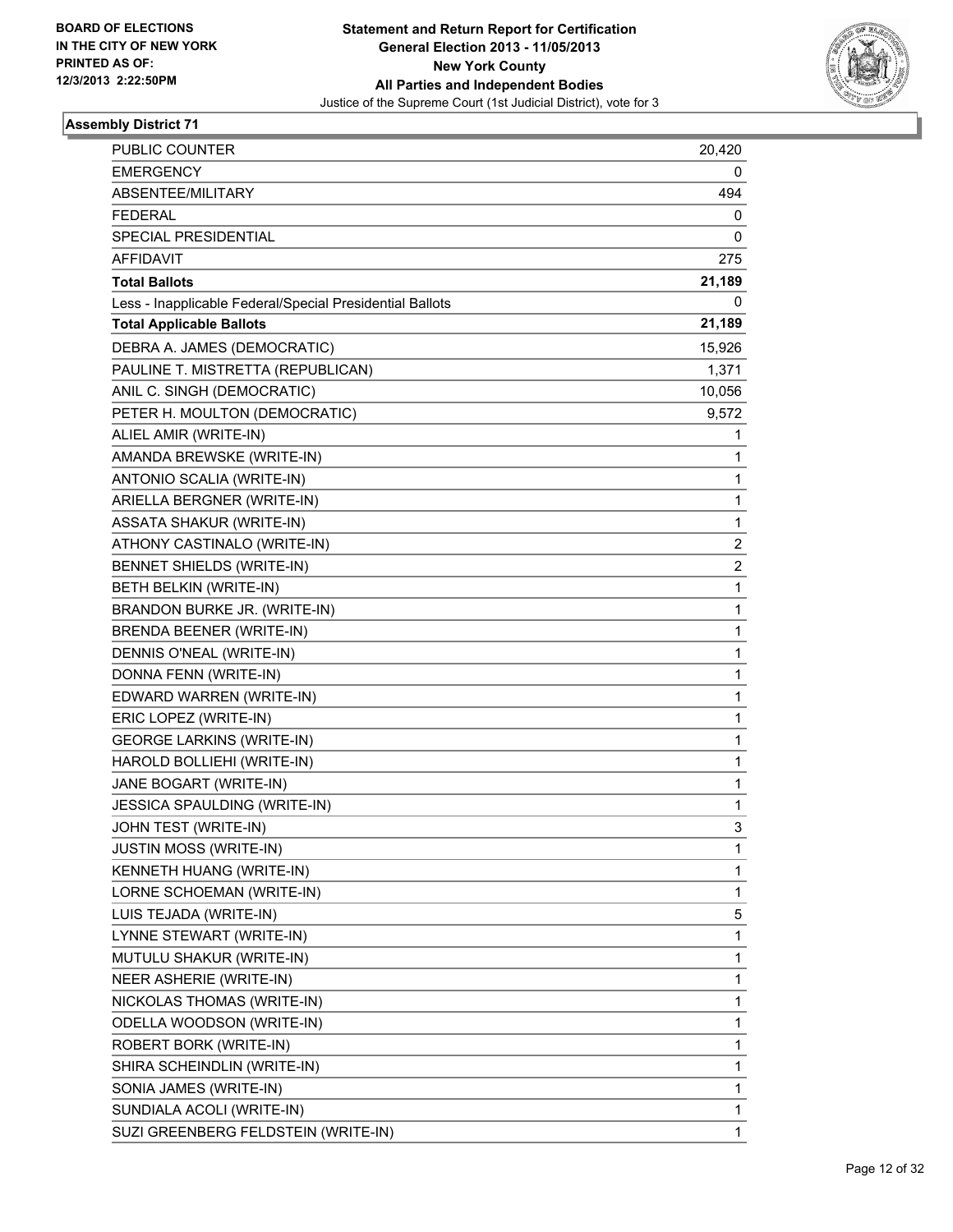

| TIMMIE ELSNER (WRITE-IN)           |        |
|------------------------------------|--------|
|                                    |        |
| TRAVIS HARRIS (WRITE-IN)           |        |
|                                    |        |
| UNATTRIBUTABLE WRITE-IN (WRITE-IN) | 16     |
| <b>Total Votes</b>                 | 36,984 |
|                                    |        |
| Unrecorded                         | 26,583 |
|                                    |        |
|                                    |        |

| <b>PUBLIC COUNTER</b>                                    | 16,145       |
|----------------------------------------------------------|--------------|
| EMERGENCY                                                | 0            |
| ABSENTEE/MILITARY                                        | 228          |
| <b>FEDERAL</b>                                           | 0            |
| SPECIAL PRESIDENTIAL                                     | 0            |
| <b>AFFIDAVIT</b>                                         | 251          |
| <b>Total Ballots</b>                                     | 16,624       |
| Less - Inapplicable Federal/Special Presidential Ballots | 0            |
| <b>Total Applicable Ballots</b>                          | 16,624       |
| DEBRA A. JAMES (DEMOCRATIC)                              | 11,466       |
| PAULINE T. MISTRETTA (REPUBLICAN)                        | 1,195        |
| ANIL C. SINGH (DEMOCRATIC)                               | 7,299        |
| PETER H. MOULTON (DEMOCRATIC)                            | 7,027        |
| ALAN KIRSCHOR (WRITE-IN)                                 | 1            |
| ALYSSA REYES (WRITE-IN)                                  | 1            |
| AMANDA REYES (WRITE-IN)                                  | 1            |
| CHUCK FRAISER (WRITE-IN)                                 | 1            |
| CURTIS SILVA (WRITE-IN)                                  | $\mathbf{1}$ |
| <b>GREG CLARK (WRITE-IN)</b>                             | $\mathbf 1$  |
| <b>JASON KIRSCHOR (WRITE-IN)</b>                         | 1            |
| JAY BOLWORTH (WRITE-IN)                                  | $\mathbf 1$  |
| JOHN SLOANE (WRITE-IN)                                   | 1            |
| LARISSA BANKER (WRITE-IN)                                | $\mathbf{1}$ |
| LAWERENCE RODHOD (WRITE-IN)                              | 1            |
| RITA MCCOY (WRITE-IN)                                    | 1            |
| ROBERT JACKSON (WRITE-IN)                                | 1            |
| RUDOLPH GIULAINI (WRITE-IN)                              | $\mathbf{1}$ |
| SETH GUTHARTZ (WRITE-IN)                                 | 1            |
| SUSIE FULLER (WRITE-IN)                                  | 1            |
| UNATTRIBUTABLE WRITE-IN (WRITE-IN)                       | 27           |
| <b>Total Votes</b>                                       | 27,030       |
| Unrecorded                                               | 22,842       |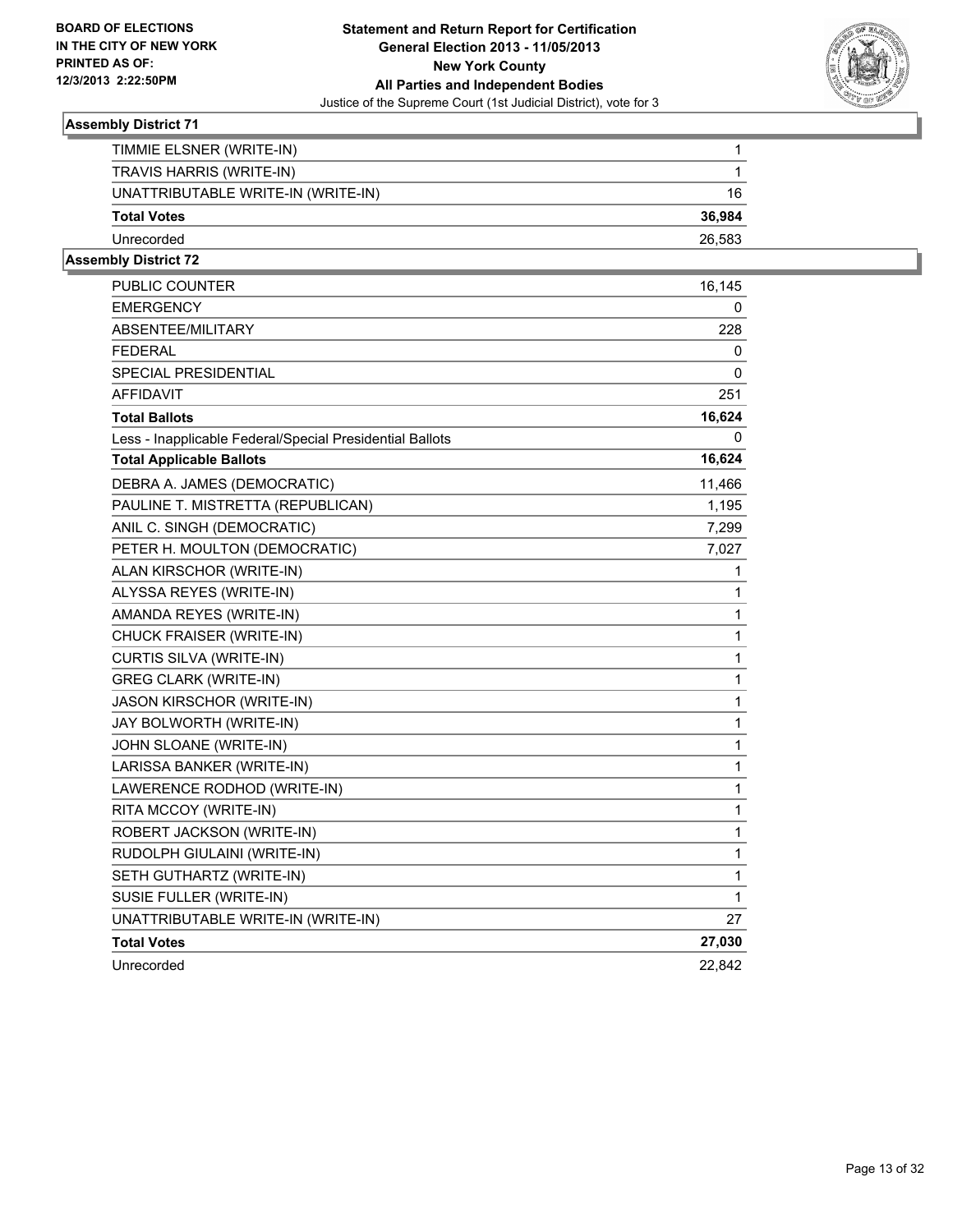

| <b>PUBLIC COUNTER</b>                                    | 26,162 |
|----------------------------------------------------------|--------|
| <b>EMERGENCY</b>                                         | 0      |
| ABSENTEE/MILITARY                                        | 1,188  |
| <b>FEDERAL</b>                                           | 0      |
| SPECIAL PRESIDENTIAL                                     | 0      |
| AFFIDAVIT                                                | 284    |
| <b>Total Ballots</b>                                     | 27,634 |
| Less - Inapplicable Federal/Special Presidential Ballots | 0      |
| <b>Total Applicable Ballots</b>                          | 27,634 |
| DEBRA A. JAMES (DEMOCRATIC)                              | 15,736 |
| PAULINE T. MISTRETTA (REPUBLICAN)                        | 9,527  |
| ANIL C. SINGH (DEMOCRATIC)                               | 14,491 |
| PETER H. MOULTON (DEMOCRATIC)                            | 14,904 |
| AL LEVORI (WRITE-IN)                                     | 2      |
| ANDREW LINDHOLM (WRITE-IN)                               | 1      |
| ANDREW ROBERTON (WRITE-IN)                               | 1      |
| ANTHONY J. MAIO (WRITE-IN)                               | 1      |
| ARIA SHAGA (WRITE-IN)                                    | 1      |
| ASHLEY ABERG (WRITE-IN)                                  | 1      |
| <b>AUSTIN BRAMWELL (WRITE-IN)</b>                        | 1      |
| BARBARA JAFFE (WRITE-IN)                                 | 1      |
| BARRY M FRIOHLINGER (WRITE-IN)                           | 1      |
| <b>BRIAN CNEAF (WRITE-IN)</b>                            | 1      |
| CHARLES MAURER (WRITE-IN)                                | 1      |
| ED COX (WRITE-IN)                                        | 1      |
| EDWARD R. TEMPESTA (WRITE-IN)                            | 2      |
| EMILY KUZMICH (WRITE-IN)                                 | 1      |
| ERIC D. COSTELLO (WRITE-IN)                              | 1      |
| ERNEST LENDLER (WRITE-IN)                                | 1      |
| FRED KRAMER (WRITE-IN)                                   | 1      |
| <b>GAIL GRENSE (WRITE-IN)</b>                            | 1      |
| <b>GRANT SAUNDERS (WRITE-IN)</b>                         | 2      |
| HARRI HEALY (WRITE-IN)                                   | 1      |
| HYMAN SILVERSHELL (WRITE-IN)                             | 1      |
| JACOB DOCTOROFF (WRITE-IN)                               | 2      |
| JACQUELINE LAKE (WRITE-IN)                               | 1      |
| JAMES GRAFFNY (WRITE-IN)                                 | 1      |
| JAMES HODGE (WRITE-IN)                                   | 1      |
| JAMES KAINEN (WRITE-IN)                                  | 3      |
| JAYENT D. RAO (WRITE-IN)                                 | 1      |
| JEFFREY PADILLA (WRITE-IN)                               | 1      |
| JEFFREY ROGERS (WRITE-IN)                                | 1      |
| JENNA VOGG (WRITE-IN)                                    | 1      |
| JEREMY KOZIN (WRITE-IN)                                  | 1      |
| JEREMY SHOCKETT (WRITE-IN)                               | 1      |
| JIMMY FIDLER (WRITE-IN)                                  | 1      |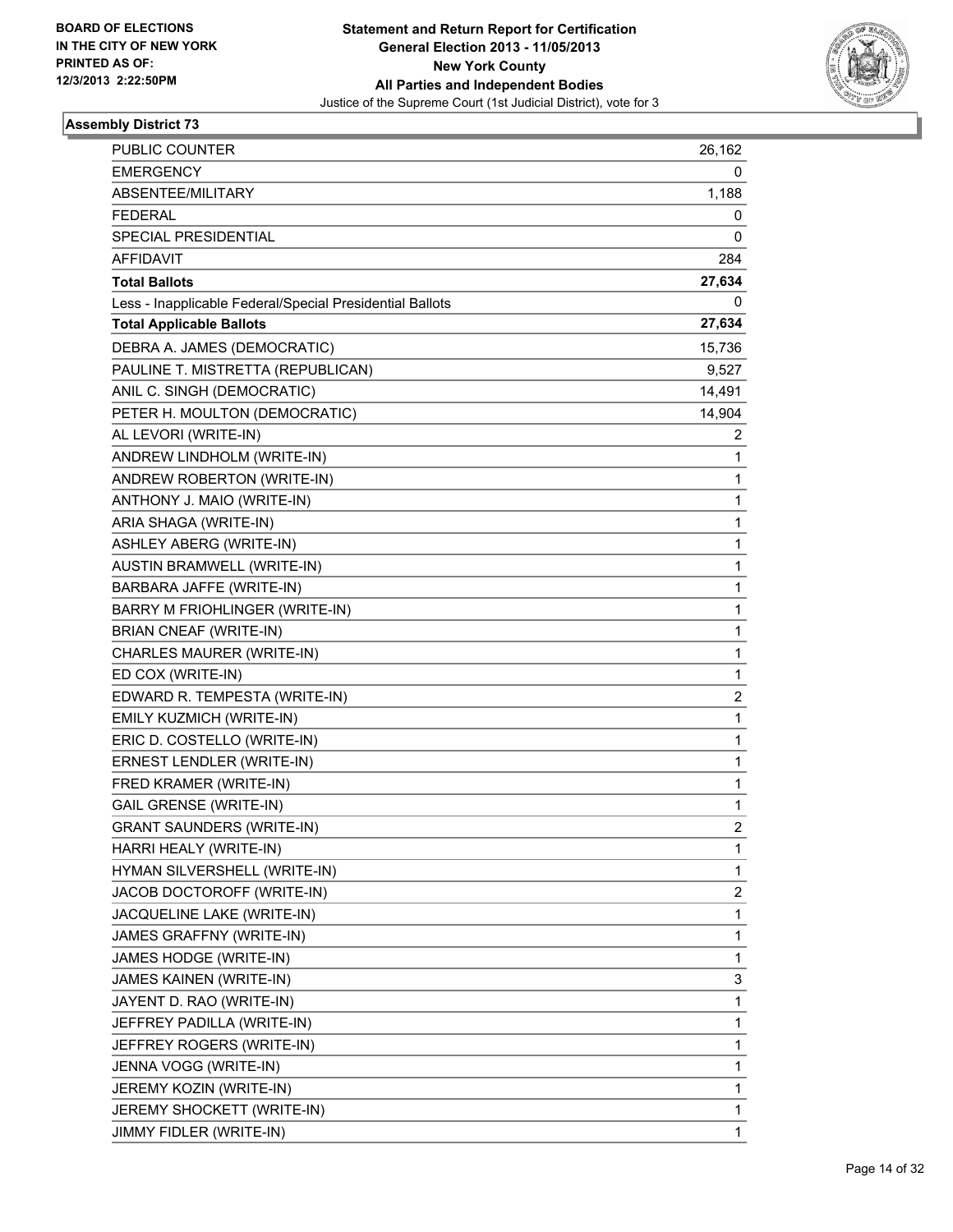

| JOHN DROKMAN (WRITE-IN)            | $\mathbf 1$  |
|------------------------------------|--------------|
| JOHN WYM (WRITE-IN)                | 1            |
| JON STEWART (WRITE-IN)             | 1            |
| JOSH HANSHALT (WRITE-IN)           | 1            |
| KEN MOTTER (WRITE-IN)              | 1            |
| KENNETH R. REYES (WRITE-IN)        | 3            |
| KEVIN JOINVILLE (WRITE-IN)         | $\mathbf{1}$ |
| KIKO ALONSO (WRITE-IN)             | 1            |
| MARK AXIM (WRITE-IN)               | 1            |
| MEETA ANAND (WRITE-IN)             | 1            |
| MEREDITH HOLTZMAN (WRITE-IN)       | 1            |
| MICHAEL RAINER (WRITE-IN)          | 1            |
| MICHAEL ROBBINS (WRITE-IN)         | 1            |
| MICHAEL SMITH (WRITE-IN)           | $\mathbf 1$  |
| MILEY CYRUS (WRITE-IN)             | 1            |
| PAUL NEIHAUS (WRITE-IN)            | 1            |
| QUINN MCNALLY (WRITE-IN)           | 1            |
| RAYMOND KELLY (WRITE-IN)           | 1            |
| RICK LAZIO (WRITE-IN)              | 1            |
| ROBERT KAPLAN (WRITE-IN)           | 1            |
| RUDOLPH GIULIANI (WRITE-IN)        | 1            |
| SAMANTHA WELSY (WRITE-IN)          | 1            |
| SANDY FOVAN (WRITE-IN)             | 1            |
| SARAH CHAPMAN (WRITE-IN)           | 1            |
| STEPHEN TEMPESTA (WRITE-IN)        | 2            |
| STEVAN STOLNICK (WRITE-IN)         | 1            |
| STEVEN RUGGIO (WRITE-IN)           | 1            |
| THADDEUS WARCLIF (WRITE-IN)        | 2            |
| TONY CASALE (WRITE-IN)             | 1            |
| UNATTRIBUTABLE WRITE-IN (WRITE-IN) | 43           |
| WENDY LONG (WRITE-IN)              | 1            |
| WILLIAM CLINTON (WRITE-IN)         | 1            |
| <b>Total Votes</b>                 | 54,775       |
| Unrecorded                         | 28,127       |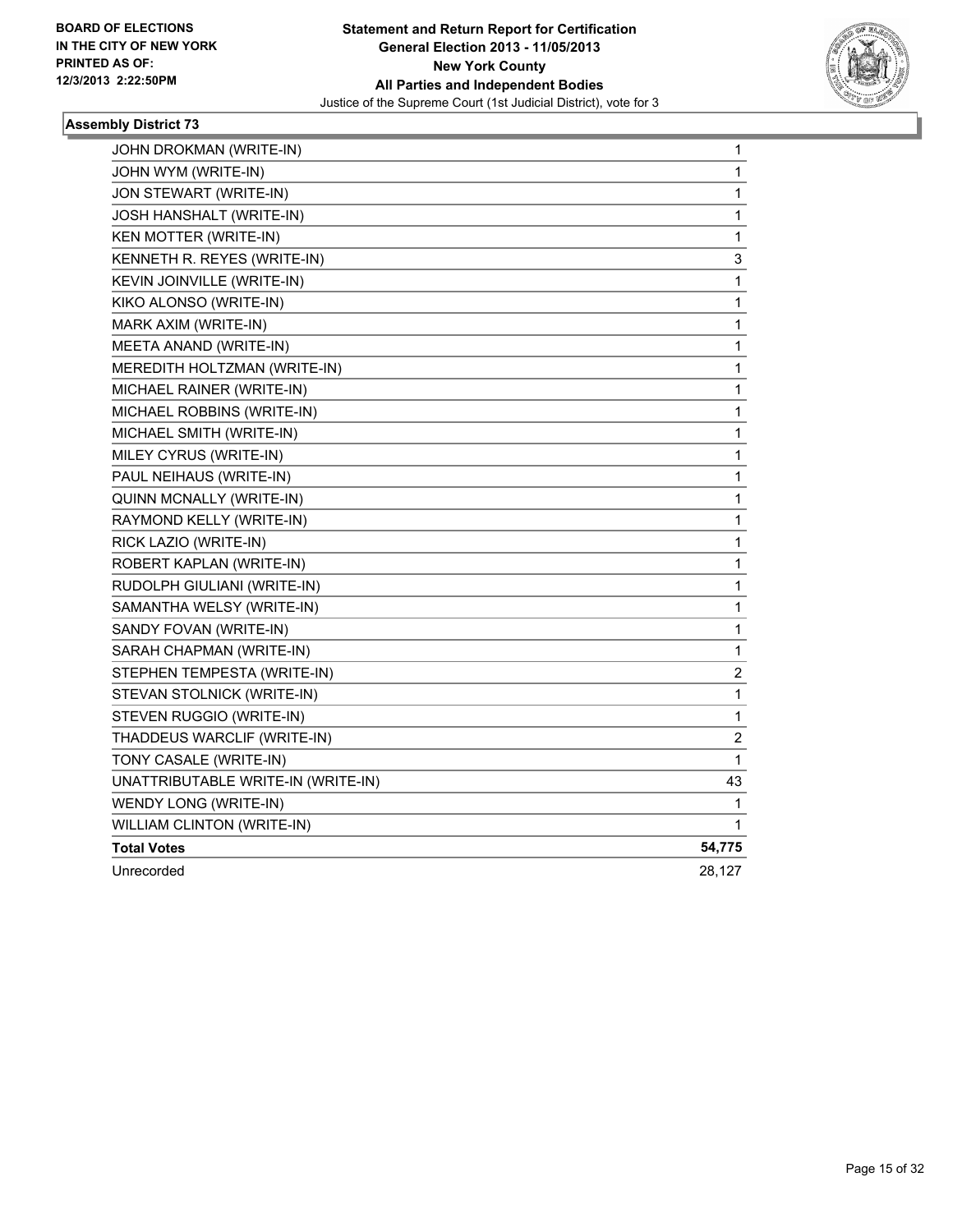

| <b>PUBLIC COUNTER</b>                                    | 21,291 |
|----------------------------------------------------------|--------|
| <b>EMERGENCY</b>                                         | 429    |
| ABSENTEE/MILITARY                                        | 614    |
| <b>FEDERAL</b>                                           | 0      |
| SPECIAL PRESIDENTIAL                                     | 0      |
| AFFIDAVIT                                                | 190    |
| <b>Total Ballots</b>                                     | 22,524 |
| Less - Inapplicable Federal/Special Presidential Ballots | 0      |
| <b>Total Applicable Ballots</b>                          | 22,524 |
| DEBRA A. JAMES (DEMOCRATIC)                              | 15,414 |
| PAULINE T. MISTRETTA (REPUBLICAN)                        | 4,081  |
| ANIL C. SINGH (DEMOCRATIC)                               | 12,506 |
| PETER H. MOULTON (DEMOCRATIC)                            | 12,488 |
| ALICE D. WIENER (WRITE-IN)                               | 1      |
| ANDRE NAPOLITANO (WRITE-IN)                              | 1      |
| ANDREW LOBO (WRITE-IN)                                   | 1      |
| ARTHUR JASEN BARNES (WRITE-IN)                           | 1      |
| <b>BOBBY KOHN (WRITE-IN)</b>                             | 1      |
| <b>BRUCE KHUNG (WRITE-IN)</b>                            | 1      |
| CAROLYN CONORSOY (WRITE-IN)                              | 3      |
| CAZAH BERKMAN (WRITE-IN)                                 | 1      |
| CHARNGING YOUNG (WRITE-IN)                               | 1      |
| DOREEN LOTERY (WRITE-IN)                                 | 1      |
| EMANUAL J. CHOSAK (WRITE-IN)                             | 1      |
| EMANUEL CHUSAK (WRITE-IN)                                | 1      |
| FRED SMITH (WRITE-IN)                                    | 2      |
| HAROLD LYNCH (WRITE-IN)                                  | 1      |
| HARVEY DEAN (WRITE-IN)                                   | 1      |
| HENRY A. MORTESCELLO (WRITE-IN)                          | 1      |
| HOWARD STERN (WRITE-IN)                                  | 1      |
| JEFFREY BLOOMFIELD (WRITE-IN)                            | 1      |
| JIMMY MCMILLAN (WRITE-IN)                                | 1      |
| JOE LHOTA (WRITE-IN)                                     | 1      |
| JOE RISPICK (WRITE-IN)                                   | 2      |
| KIRBY F. PAYNE (WRITE-IN)                                | 2      |
| LAUREN KOSSON (WRITE-IN)                                 | 1      |
| LAWRENCE FREDRICK (WRITE-IN)                             | 1      |
| LUIS LINDER (WRITE-IN)                                   | 2      |
| NATHANIEL BOTUME (WRITE-IN)                              | 1      |
| PAUL NICHOLAS (WRITE-IN)                                 | 1      |
| PAUL SMITH (WRITE-IN)                                    | 2      |
| PAULINE MISTROTTA (WRITE-IN)                             | 3      |
| PETE SMITH (WRITE-IN)                                    | 1      |
| PETER HUDSON (WRITE-IN)                                  | 1      |
| ROBERT MORGAN (WRITE-IN)                                 | 1      |
| RUDOLPH GIULIANI (WRITE-IN)                              | 1      |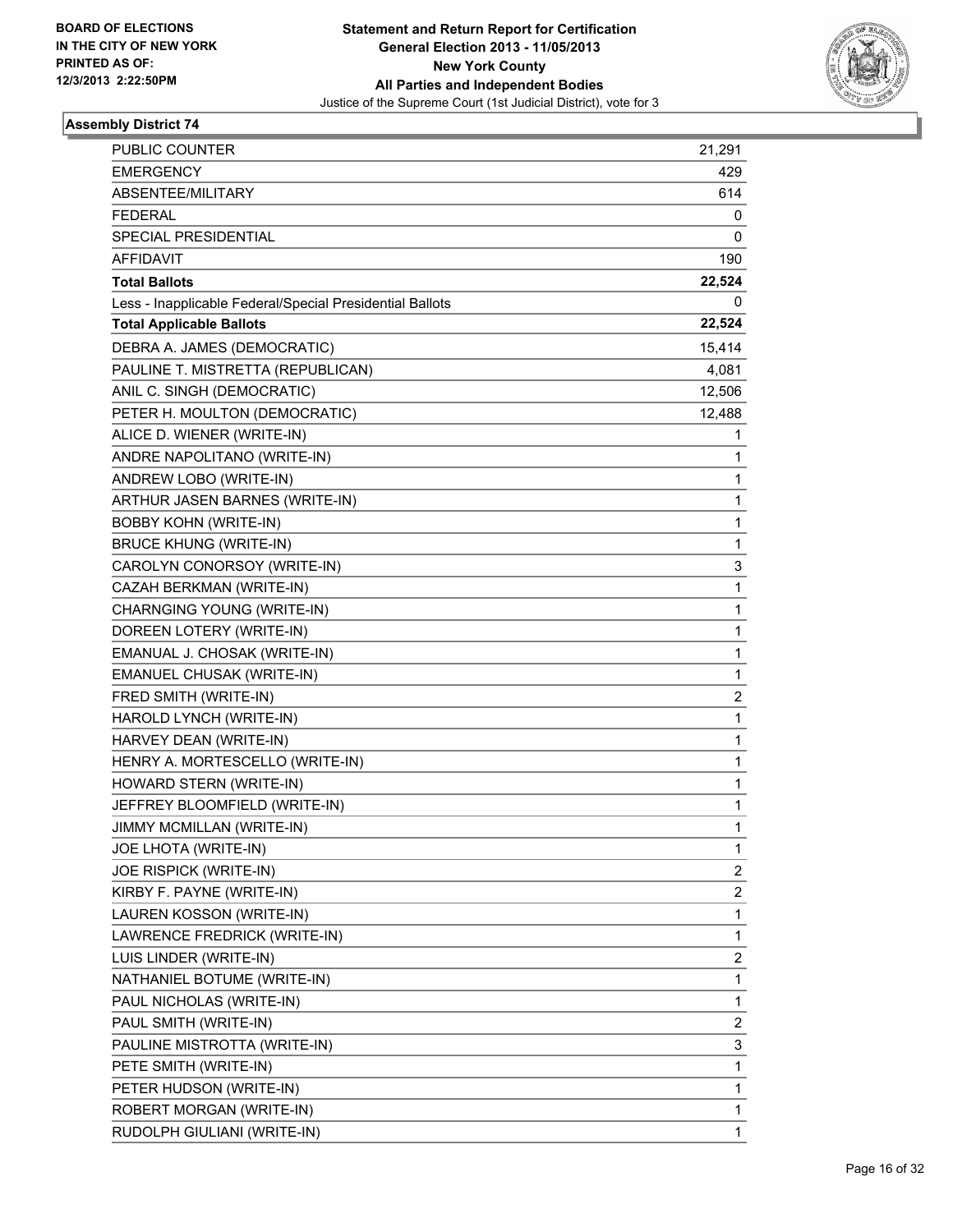

| STEVEN KOSSON (WRITE-IN)           |        |
|------------------------------------|--------|
| UNATTRIBUTABLE WRITE-IN (WRITE-IN) | 25     |
| <b>Total Votes</b>                 | 44.557 |
| Unrecorded                         | 23.015 |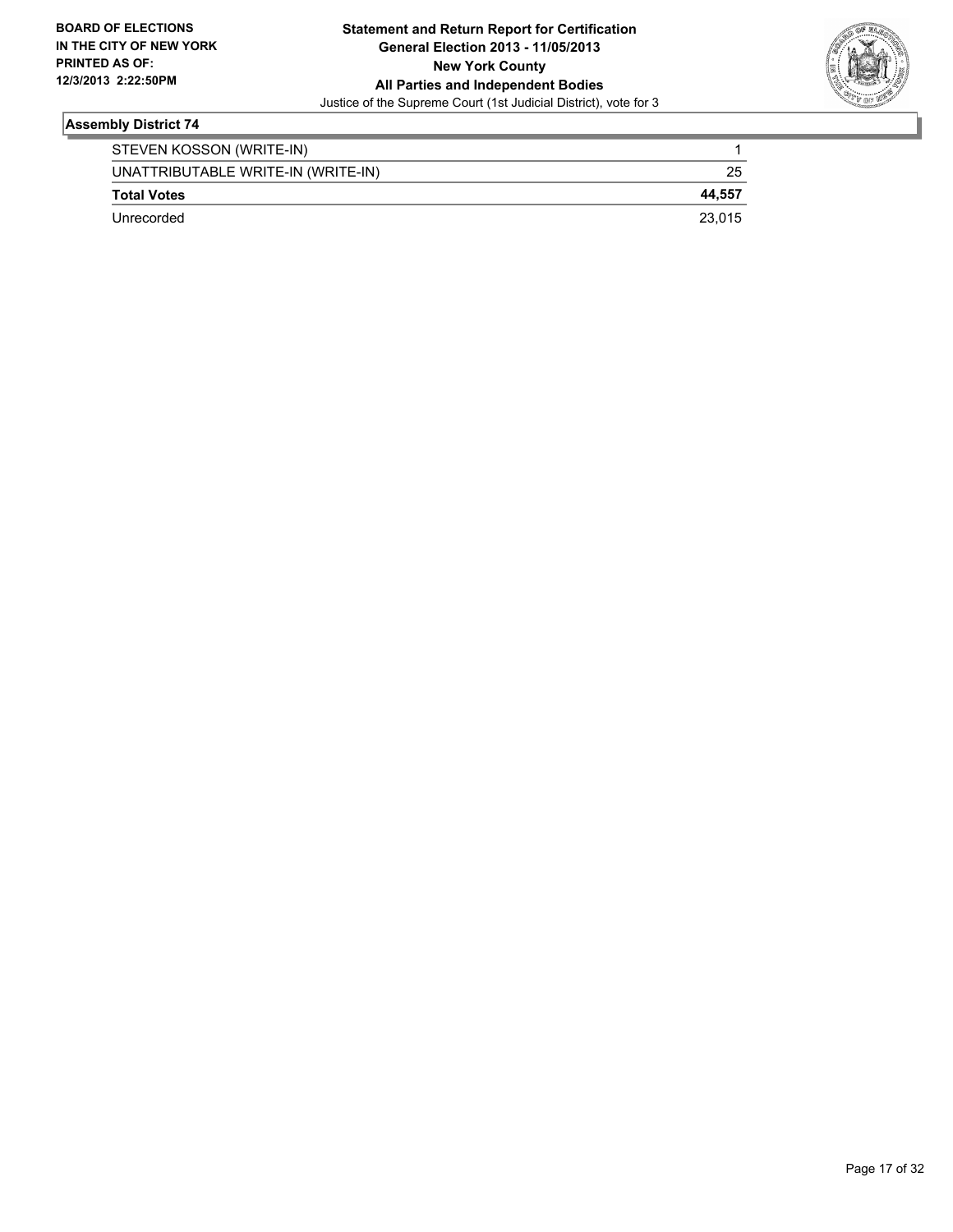

| PUBLIC COUNTER                                           | 21,536       |
|----------------------------------------------------------|--------------|
| <b>EMERGENCY</b>                                         | 0            |
| <b>ABSENTEE/MILITARY</b>                                 | 712          |
| <b>FEDERAL</b>                                           | 0            |
| SPECIAL PRESIDENTIAL                                     | 0            |
| AFFIDAVIT                                                | 248          |
| <b>Total Ballots</b>                                     | 22,496       |
| Less - Inapplicable Federal/Special Presidential Ballots | 0            |
| <b>Total Applicable Ballots</b>                          | 22,496       |
| DEBRA A. JAMES (DEMOCRATIC)                              | 15,800       |
| PAULINE T. MISTRETTA (REPUBLICAN)                        | 3,881        |
| ANIL C. SINGH (DEMOCRATIC)                               | 13,761       |
| PETER H. MOULTON (DEMOCRATIC)                            | 13,632       |
| ALAN FLACKS (WRITE-IN)                                   | 1            |
| ALPHONCE BERNARD (WRITE-IN)                              | 1            |
| ANDREW SEATON (WRITE-IN)                                 | 1            |
| ARTHUR T. SAYLES (WRITE-IN)                              | 1            |
| <b>BAMARLEY GRAHAM (WRITE-IN)</b>                        | 1            |
| BENY BRINK (WRITE-IN)                                    | 1            |
| BERNARD R. BLOCK (WRITE-IN)                              | $\mathbf{1}$ |
| BERNIE MAXMAN (WRITE-IN)                                 | 1            |
| CHASE CASSIDY (WRITE-IN)                                 | 1            |
| CRAIG CASSIDY (WRITE-IN)                                 | $\mathbf{1}$ |
| DANIEL LEITER (WRITE-IN)                                 | 1            |
| DAVID COLAROSSI (WRITE-IN)                               | 1            |
| ELIZABETH MAXMAN (WRITE-IN)                              | $\mathbf{1}$ |
| EVAM RAVDIN (WRITE-IN)                                   | 1            |
| IRIS J. SAYLES (WRITE-IN)                                | 1            |
| JANES E. PEPE (WRITE-IN)                                 | $\mathbf{1}$ |
| JEFF FONTANE (WRITE-IN)                                  | 1            |
| JEFF LICHTSTEIN (WRITE-IN)                               | 1            |
| JOE LHOTA (WRITE-IN)                                     | 1            |
| JOHN JAY (WRITE-IN)                                      | 1            |
| JOHN MARSHALL (WRITE-IN)                                 | 1            |
| JORDIN SMITH (WRITE-IN)                                  | 1            |
| JOSEPH MOSEATT (WRITE-IN)                                | 1            |
| JOSEPH TALBIN (WRITE-IN)                                 | 2            |
| JOSH KAUFMAN (WRITE-IN)                                  | 3            |
| JUDY SCHEINDLIN (WRITE-IN)                               | 1            |
| MICHAEL BLOOMBERG (WRITE-IN)                             | 1            |
| MICHAEL MOSEATT (WRITE-IN)                               | 1            |
| NORMAN ELLIS (WRITE-IN)                                  | 1            |
| NORMAN MILLER (WRITE-IN)                                 | 1            |
| PHILIP SANDSTROM (WRITE-IN)                              | 1            |
| REYNALDO CUEVAS (WRITE-IN)                               | 1            |
| RICHARD E. STONE (WRITE-IN)                              | 1            |
|                                                          |              |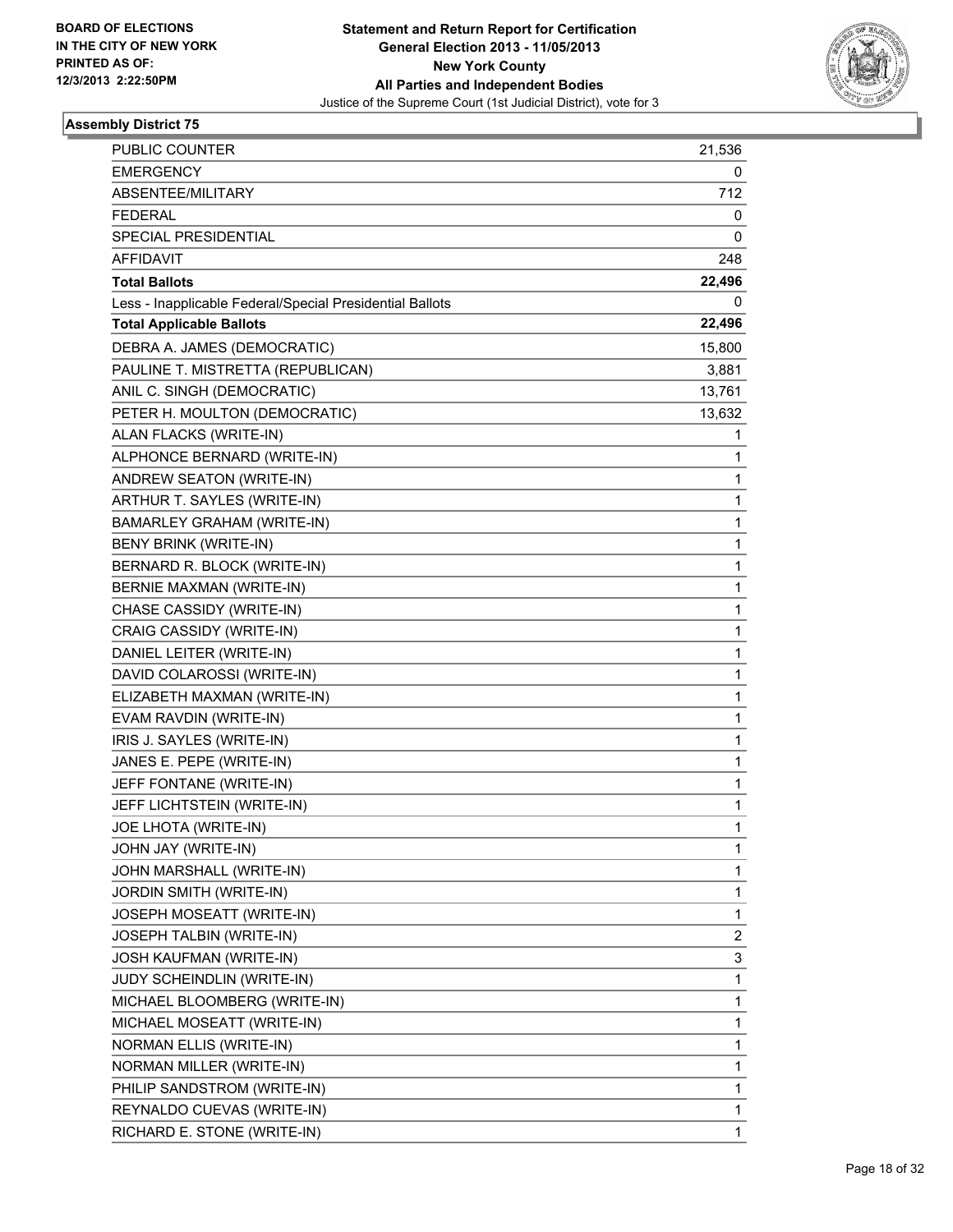

| RICHARD MUNN (WRITE-IN)            |        |
|------------------------------------|--------|
| RONALD ALASTARI SHORT (WRITE-IN)   |        |
| RUDOLPH GIULIANI (WRITE-IN)        | 4      |
| SEAN BELL (WRITE-IN)               |        |
| SHEM MAXMAN (WRITE-IN)             |        |
| SUMMER BONNER (WRITE-IN)           |        |
| SUSAN MILEY (WRITE-IN)             |        |
| UNATTRIBUTABLE WRITE-IN (WRITE-IN) | 41     |
| <b>Total Votes</b>                 | 47,161 |
| Unrecorded                         | 20.327 |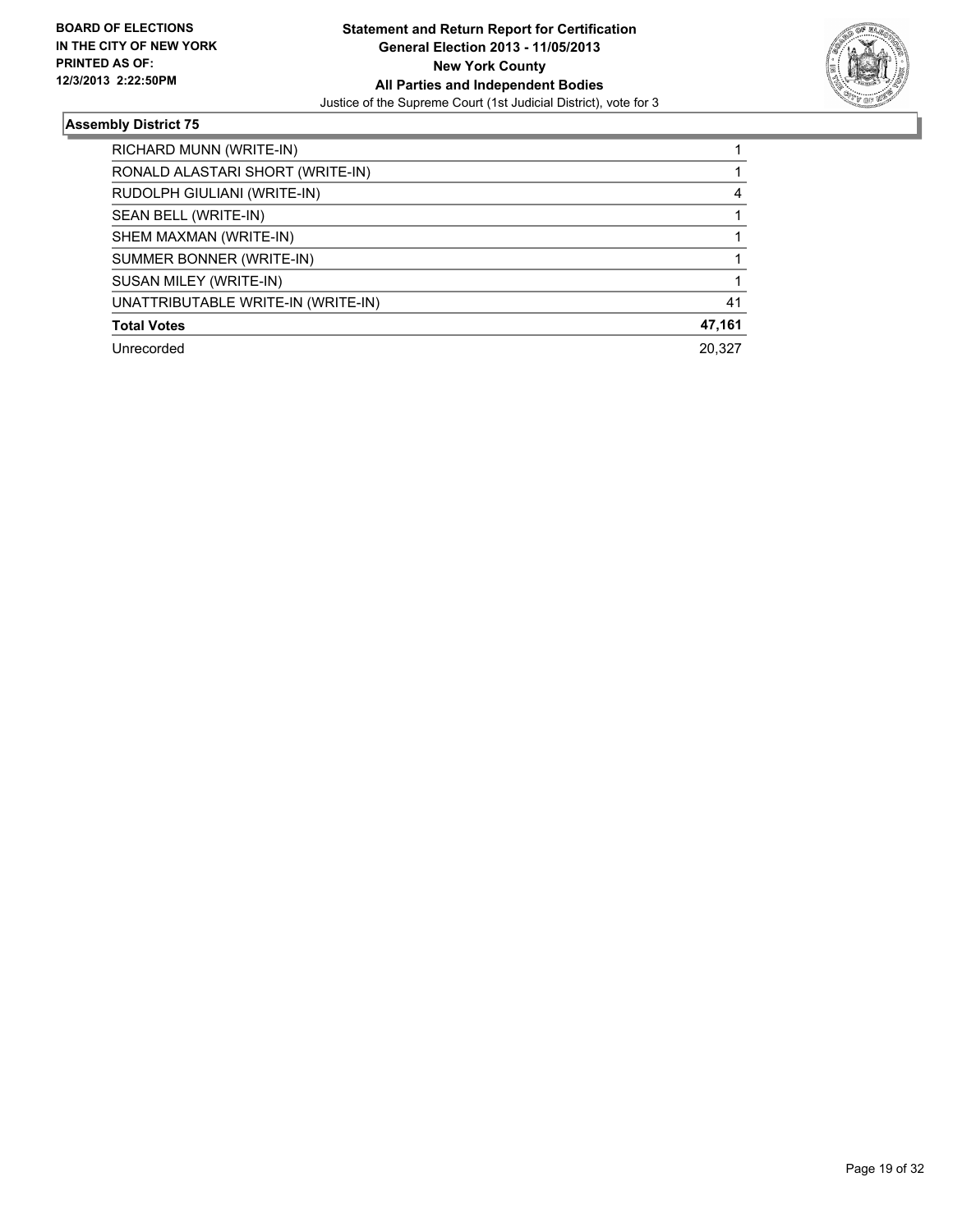

| PUBLIC COUNTER                                           | 25,170                  |
|----------------------------------------------------------|-------------------------|
| <b>EMERGENCY</b>                                         | 1                       |
| ABSENTEE/MILITARY                                        | 843                     |
| <b>FEDERAL</b>                                           | 0                       |
| <b>SPECIAL PRESIDENTIAL</b>                              | 0                       |
| AFFIDAVIT                                                | 282                     |
| <b>Total Ballots</b>                                     | 26,296                  |
| Less - Inapplicable Federal/Special Presidential Ballots | 0                       |
| <b>Total Applicable Ballots</b>                          | 26,296                  |
| DEBRA A. JAMES (DEMOCRATIC)                              | 15,880                  |
| PAULINE T. MISTRETTA (REPUBLICAN)                        | 7,909                   |
| ANIL C. SINGH (DEMOCRATIC)                               | 14,336                  |
| PETER H. MOULTON (DEMOCRATIC)                            | 14,629                  |
| ADAM HALPER (WRITE-IN)                                   | 1                       |
| ALEXANDER PALKIN (WRITE-IN)                              | 1                       |
| ANDREW P NAPOLITANO (WRITE-IN)                           | 1                       |
| ANDREW PLATT (WRITE-IN)                                  | 1                       |
| ANNE MCAUGHEY (WRITE-IN)                                 | 3                       |
| ANNETTE ZABLE (WRITE-IN)                                 | 1                       |
| ANTONIA SCALIA (WRITE-IN)                                | 1                       |
| ASSATA SHAKUR (WRITE-IN)                                 | $\mathbf 1$             |
| AUSTIN BROWNWELL (WRITE-IN)                              | 1                       |
| <b>BRIAN HOLLINS (WRITE-IN)</b>                          | 1                       |
| <b>BRIAN KRISTY (WRITE-IN)</b>                           | 1                       |
| CHRISTOPHER MCLAMORAE (WRITE-IN)                         | 1                       |
| CHRISTOPHER REGAN (WRITE-IN)                             | 1                       |
| DAVID GOODSMITH (WRITE-IN)                               | $\mathbf 1$             |
| DAVID ZABLE (WRITE-IN)                                   | 1                       |
| DONNA CONALE (WRITE-IN)                                  | 1                       |
| EJOYNE INGLESH (WRITE-IN)                                | $\mathbf 1$             |
| ELIZABETH CANDIDO (WRITE-IN)                             | 1                       |
| ELVIS PRESELY (WRITE-IN)                                 | 1                       |
| FRANCINE P MURPHY (WRITE-IN)                             | 3                       |
| FRANK UZZI (WRITE-IN)                                    | 1                       |
| FRED UMANE (WRITE-IN)                                    | $\overline{\mathbf{c}}$ |
| <b>GARY GUNTHER (WRITE-IN)</b>                           | 1                       |
| <b>GEORGE W BUSH (WRITE-IN)</b>                          | 1                       |
| <b>GEORGIANA VIEST (WRITE-IN)</b>                        | 1                       |
| <b>GREG SOUMAS (WRITE-IN)</b>                            | 1                       |
| HENRY FERNANDEZ (WRITE-IN)                               | 1                       |
| JAIME GREENBLATT (WRITE-IN)                              | 1                       |
| JAMES P GRAY (WRITE-IN)                                  | 1                       |
| JEAN LUCPICARD (WRITE-IN)                                | 1                       |
| JOANNE MCMAMARA (WRITE-IN)                               | 1                       |
| JOE LHOTA (WRITE-IN)                                     | 2                       |
| JORDON ROST (WRITE-IN)                                   | 1                       |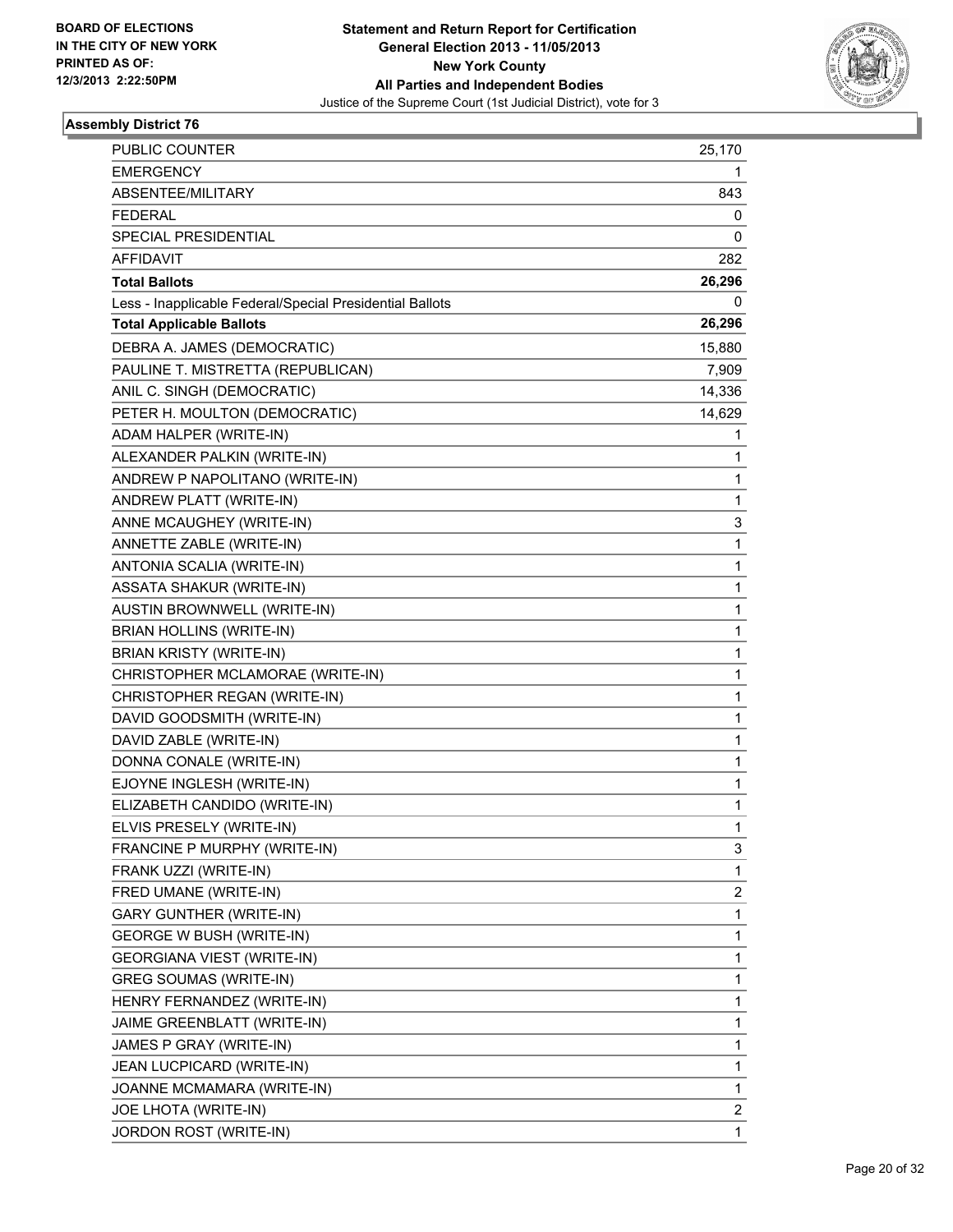

| JOSEPH BELLE (WRITE-IN)            | 1           |
|------------------------------------|-------------|
| JOSEPH R KRIST (WRITE-IN)          | 1           |
| KAITLIN DESCOVES (WRITE-IN)        | 1           |
| KIMBERLY GUNFREL (WRITE-IN)        | 1           |
| KUET HOKE (WRITE-IN)               | 1           |
| LEOPOLD PIERSON (WRITE-IN)         | $\mathbf 1$ |
| LEROY JETHRO GIBBS (WRITE-IN)      | $\mathbf 1$ |
| LORI SATTLER (WRITE-IN)            | 2           |
| MARK AXIM (WRITE-IN)               | 1           |
| MARK RUBIN (WRITE-IN)              | 1           |
| MATT GOODWIN (WRITE-IN)            | 1           |
| MAURICE CALLADA (WRITE-IN)         | 1           |
| MEGAN KELLY (WRITE-IN)             | 1           |
| MICHAEL BLOOMBERG (WRITE-IN)       | 1           |
| MORRIE KLENBART (WRITE-IN)         | 1           |
| NANCY HOUGHTER (WRITE-IN)          | 1           |
| NIGLE KRIST (WRITE-IN)             | 1           |
| PAM PEREL (WRITE-IN)               | 1           |
| PAUL MAHANY (WRITE-IN)             | 1           |
| PETE GRANNIS (WRITE-IN)            | 1           |
| PETER CLLENSON (WRITE-IN)          | 1           |
| RACHELLE BORGTA (WRITE-IN)         | 1           |
| RUDOLPH GIULIANI (WRITE-IN)        | 1           |
| RUDOLPH GUILIANI (WRITE-IN)        | 1           |
| SETH KOMBLATH (WRITE-IN)           | 1           |
| STEPHEN HOUGHTER (WRITE-IN)        | 1           |
| STEPHEN P POKART (WRITE-IN)        | 1           |
| TIMOTHY SHORTELL (WRITE-IN)        | 1           |
| UNATTRIBUTABLE WRITE-IN (WRITE-IN) | 26          |
| W DIOR HALPERN (WRITE-IN)          | 1           |
| WALLACE DEWITT (WRITE-IN)          | 1           |
| WILLIAM RIKER (WRITE-IN)           | 1           |
| WILLIAM ZELENKA (WRITE-IN)         | 1           |
| <b>Total Votes</b>                 | 52,852      |
| Unrecorded                         | 26,036      |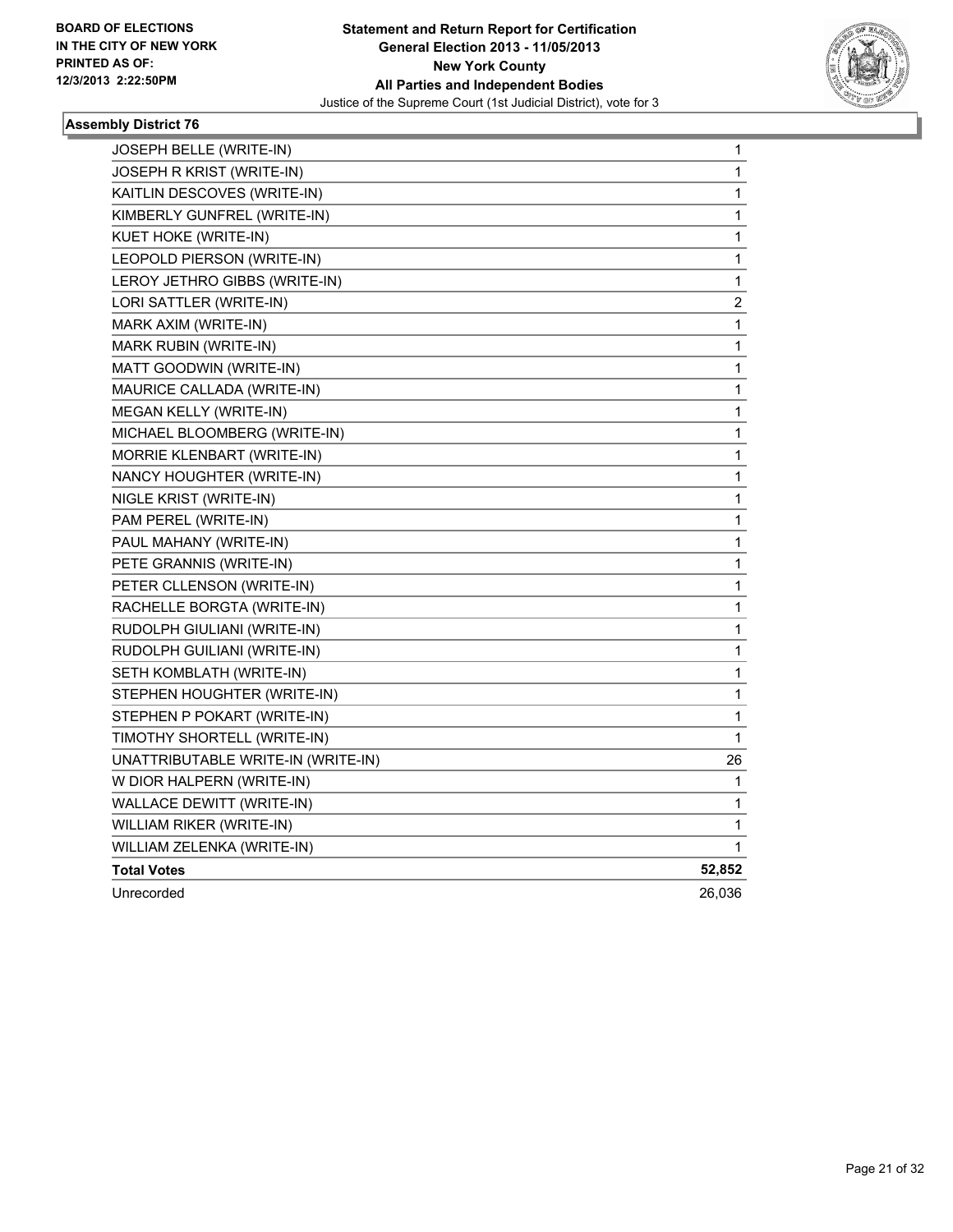

| <b>PUBLIC COUNTER</b>                                    | 263,833      |
|----------------------------------------------------------|--------------|
| <b>EMERGENCY</b>                                         | 495          |
| ABSENTEE/MILITARY                                        | 7,993        |
| <b>FEDERAL</b>                                           | 0            |
| SPECIAL PRESIDENTIAL                                     | 0            |
| <b>AFFIDAVIT</b>                                         | 3,153        |
| <b>Total Ballots</b>                                     | 275,474      |
| Less - Inapplicable Federal/Special Presidential Ballots |              |
| <b>Total Applicable Ballots</b>                          | 275,474      |
| DEBRA A. JAMES (DEMOCRATIC)                              | 190,254      |
| PAULINE T. MISTRETTA (REPUBLICAN)                        | 45,967       |
| ANIL C. SINGH (DEMOCRATIC)                               | 150,610      |
| PETER H. MOULTON (DEMOCRATIC)                            | 148,641      |
| ABDUL MANNAN (WRITE-IN)                                  | 1            |
| ADAM DAVIS (WRITE-IN)                                    | 1            |
| ADAM HALPER (WRITE-IN)                                   | 1            |
| ADAM MCLAY (WRITE-IN)                                    | 1            |
| ADAM MEYERS (WRITE-IN)                                   | 1            |
| ADAM OFFENHARTE (WRITE-IN)                               | 1            |
| ADAM SILVER (WRITE-IN)                                   | 1            |
| AJAMY JANKOTA (WRITE-IN)                                 | $\mathbf{1}$ |
| AKIVA SITZER (WRITE-IN)                                  | 1            |
| AL LEVORI (WRITE-IN)                                     | 2            |
| ALAN FLACKS (WRITE-IN)                                   | 3            |
| ALAN KIRSCHOR (WRITE-IN)                                 | 1            |
| ALAN LANE (WRITE-IN)                                     | $\mathbf{1}$ |
| ALANA LESCZYSKI (WRITE-IN)                               | 2            |
| ALEX BICKERY (WRITE-IN)                                  | 1            |
| ALEXANDER PALKIN (WRITE-IN)                              | $\mathbf{1}$ |
| ALEXANDER SELINGER (WRITE-IN)                            | 1            |
| ALICE D. WIENER (WRITE-IN)                               | 1            |
| ALIEL AMIR (WRITE-IN)                                    | 1            |
| ALPHONCE BERNARD (WRITE-IN)                              | 1            |
| ALTON MADDOX (WRITE-IN)                                  | 1            |
| ALYSSA RENTAS (WRITE-IN)                                 | 1            |
| ALYSSA REYES (WRITE-IN)                                  | 1            |
| AMANDA BREWSKE (WRITE-IN)                                | 1            |
| AMANDA MARIOTTE (WRITE-IN)                               | 1            |
| AMANDA REYES (WRITE-IN)                                  | 1            |
| ANDRE NAPOLITANO (WRITE-IN)                              | 1            |
| ANDREW FREEDLAND (WRITE-IN)                              | 1            |
| ANDREW LINDHOLM (WRITE-IN)                               | 1            |
| ANDREW LOBO (WRITE-IN)                                   | 1            |
| ANDREW P NAPOLITANO (WRITE-IN)                           | 1            |
| ANDREW PLATT (WRITE-IN)                                  | 1            |
| ANDREW ROBERTON (WRITE-IN)                               | 1            |
|                                                          |              |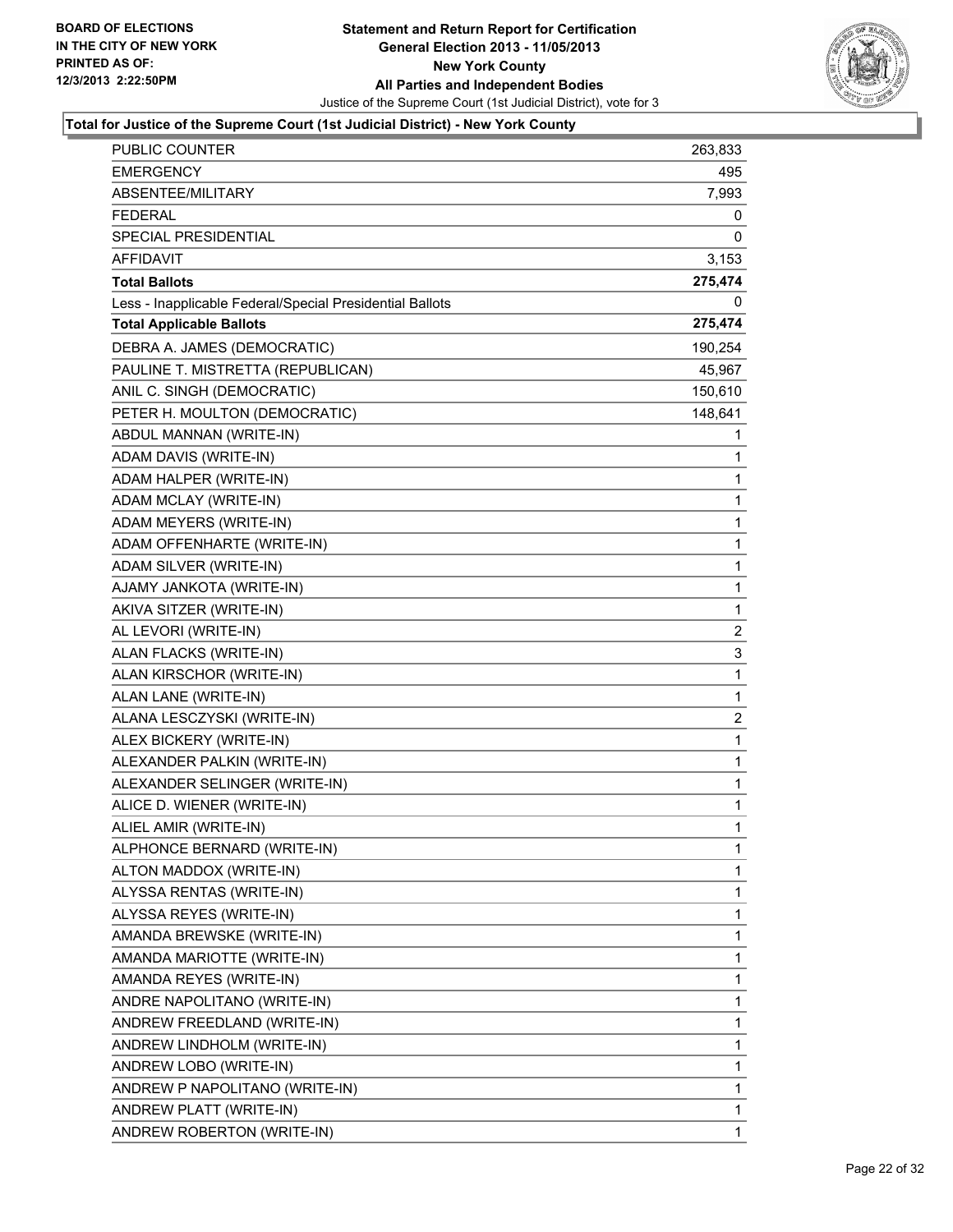

| ANDREW SEATON (WRITE-IN)          | 1              |
|-----------------------------------|----------------|
| ANDY LINDSTROM (WRITE-IN)         | 1              |
| ANGELA DAVIS (WRITE-IN)           | 1              |
| ANNE COULTER (WRITE-IN)           | 1              |
| ANNE MCAUGHEY (WRITE-IN)          | 3              |
| ANNETTE ZABLE (WRITE-IN)          | 1              |
| ANTHONY J. MAIO (WRITE-IN)        | 1              |
| ANTIONETTE CASTORES (WRITE-IN)    | 1              |
| ANTON MADDOX (WRITE-IN)           | 1              |
| ANTONIA SCALIA (WRITE-IN)         | 1              |
| ANTONIO SCALIA (WRITE-IN)         | 1              |
| ARIA SHAGA (WRITE-IN)             | 1              |
| ARIELLA BERGNER (WRITE-IN)        | 1              |
| ARRON PAGIE (WRITE-IN)            | 1              |
| ARTHUR JASEN BARNES (WRITE-IN)    | 1              |
| ARTHUR T. SAYLES (WRITE-IN)       | 1              |
| ASHER SENOR (WRITE-IN)            | 1              |
| ASHLEY ABERG (WRITE-IN)           | 1              |
| <b>ASSATA SHAKUR (WRITE-IN)</b>   | 5              |
| ATHONY CASTINALO (WRITE-IN)       | 2              |
| ATTEN H. MADDOX JR (WRITE-IN)     | 2              |
| AUSTIN BRAMWELL (WRITE-IN)        | 1              |
| AUSTIN BROWNWELL (WRITE-IN)       | 1              |
| AVCESH VENKAT (WRITE-IN)          | 1              |
| AVRAM SHAPIRO (WRITE-IN)          | 1              |
| <b>BAMARLEY GRAHAM (WRITE-IN)</b> | 1              |
| BARBARA JAFFE (WRITE-IN)          | 3              |
| BARRY M FRIOHLINGER (WRITE-IN)    | 1              |
| BEN KAUTER (WRITE-IN)             | 1              |
| BEN LIEBMAN (WRITE-IN)            | 1              |
| BENJAMIN LESCZYSKI (WRITE-IN)     | 1              |
| <b>BENNET SHIELDS (WRITE-IN)</b>  | $\overline{2}$ |
| BENY BRINK (WRITE-IN)             | 1              |
| BERNARD GOETZ (WRITE-IN)          | 1              |
| BERNARD R. BLOCK (WRITE-IN)       | 1              |
| BERNIE MAXMAN (WRITE-IN)          | 1              |
| BETH BELKIN (WRITE-IN)            | 1              |
| BETH VAGER (WRITE-IN)             | 1              |
| BILLY KUVMA (WRITE-IN)            | 1              |
| <b>BOBBY KOHN (WRITE-IN)</b>      | 1              |
| BONNIE GINZEORY (WRITE-IN)        | 1              |
| <b>BRADLEY GELLER (WRITE-IN)</b>  | 1              |
| BRADLEY VOGEL (WRITE-IN)          | 2              |
| BRANDEN EIKNBOGER (WRITE-IN)      | 1              |
| BRANDON BURKE JR. (WRITE-IN)      | 1              |
| BRENDA BEENER (WRITE-IN)          | 1              |
|                                   |                |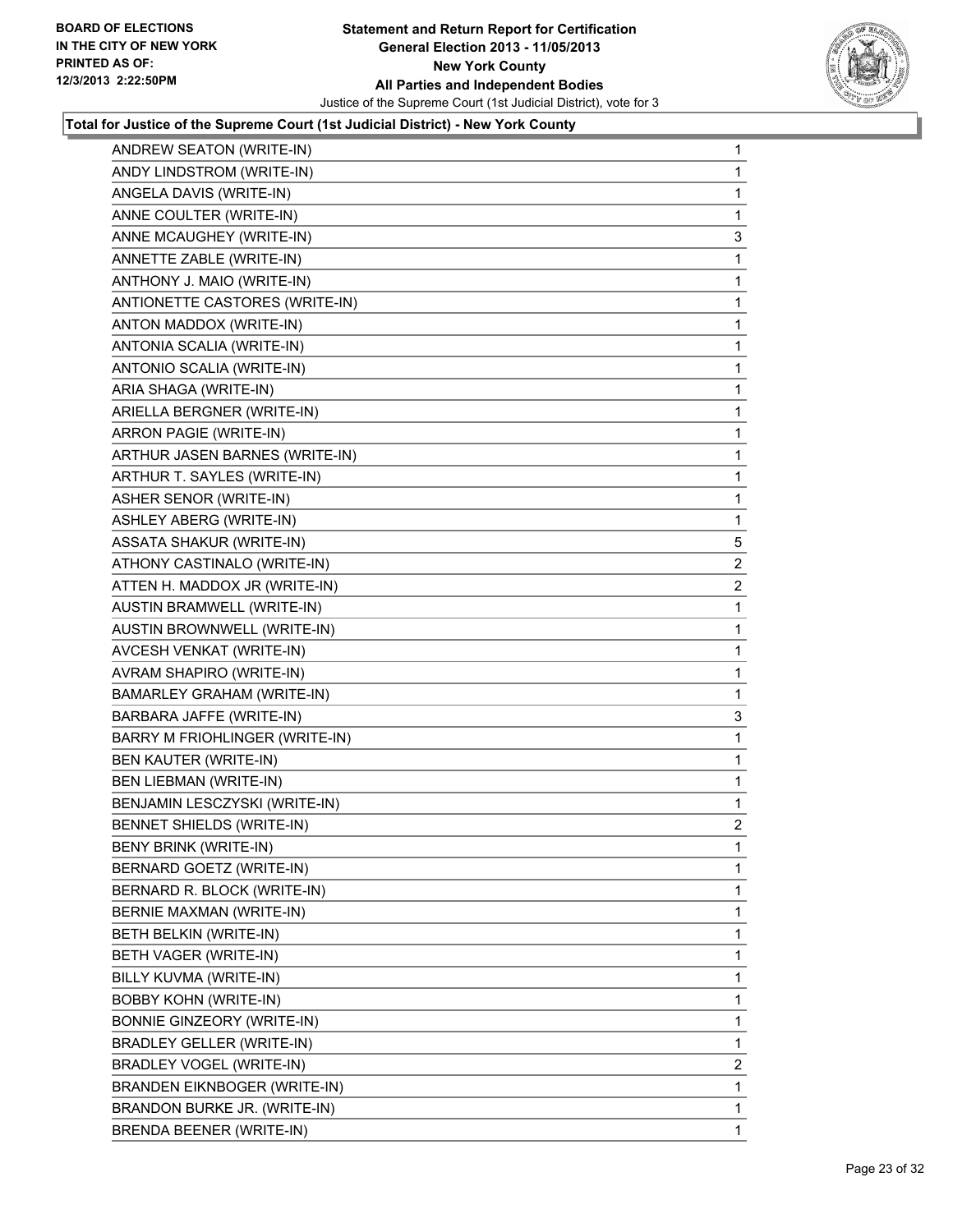

| BRIAN CNEAF (WRITE-IN)             | 1              |
|------------------------------------|----------------|
| BRIAN DAVID MOONEY (WRITE-IN)      | 1              |
| BRIAN HOLLINS (WRITE-IN)           | 1              |
| <b>BRIAN KRISTY (WRITE-IN)</b>     | 1              |
| BRIAN YOBORN (WRITE-IN)            | 1              |
| <b>BRUCE KHUNG (WRITE-IN)</b>      | 1              |
| CAITLIN HOLLIGAN (WRITE-IN)        | 1              |
| CAITLIN IDOLLISAD (WRITE-IN)       | 1              |
| CALLERO GELLER (WRITE-IN)          | 1              |
| CAROL A. HERLIHY (WRITE-IN)        | 1              |
| CAROL SANGGER (WRITE-IN)           | 1              |
| CAROLINE KAUTER (WRITE-IN)         | 1              |
| CAROLYN CONORSOY (WRITE-IN)        | 3              |
| CATHY GRAD (WRITE-IN)              | 1              |
| CAZAH BERKMAN (WRITE-IN)           | 1              |
| CHARLES MAURER (WRITE-IN)          | 1              |
| CHARLES STAR (WRITE-IN)            | 1              |
| CHARNGING YOUNG (WRITE-IN)         | 1              |
| CHASE CASSIDY (WRITE-IN)           | 1              |
| CHLOE KAUTER (WRITE-IN)            | 1              |
| CHRISTIAN BECKER (WRITE-IN)        | 1              |
| CHRISTOPHER MCLAMORAE (WRITE-IN)   | 1              |
| CHRISTOPHER REGAN (WRITE-IN)       | 1              |
| CHUCK FRAISER (WRITE-IN)           | 1              |
| CLAIRE JOHNNATIN KELLEY (WRITE-IN) | 1              |
| CLAUDIA E.RAY (WRITE-IN)           | 1              |
| CLIFFORD MINOFF (WRITE-IN)         | 1              |
| CRAIG CASSIDY (WRITE-IN)           | 1              |
| CRAIG COCHRAM (WRITE-IN)           | $\overline{a}$ |
| CURTIS SILVA (WRITE-IN)            | 1              |
| CURTIS SLIWA (WRITE-IN)            | 1              |
| D. JOSEPH MASSA (WRITE-IN)         | 1              |
| D. JOSEPH MASSE (WRITE-IN)         | 1              |
| DAN SENOR (WRITE-IN)               | 1              |
| DANIEL HOGAN (WRITE-IN)            | 1              |
| DANIEL LEITER (WRITE-IN)           | 1              |
| DANIEL LEVY (WRITE-IN)             | 1              |
| DANIEL SHAVIRO (WRITE-IN)          | 1              |
| DANIELY SHIN (WRITE-IN)            | 1              |
| DARREN OVEIL (WRITE-IN)            | 1              |
| DAVID B. CASANS (WRITE-IN)         | 1              |
| DAVID CARLISLE (WRITE-IN)          | 1              |
| DAVID COLAROSSI (WRITE-IN)         | 1              |
| DAVID GOODSMITH (WRITE-IN)         | 1              |
| DAVID JACOBY (WRITE-IN)            | 1              |
| DAVID SACK (WRITE-IN)              | $\mathbf{2}$   |
|                                    |                |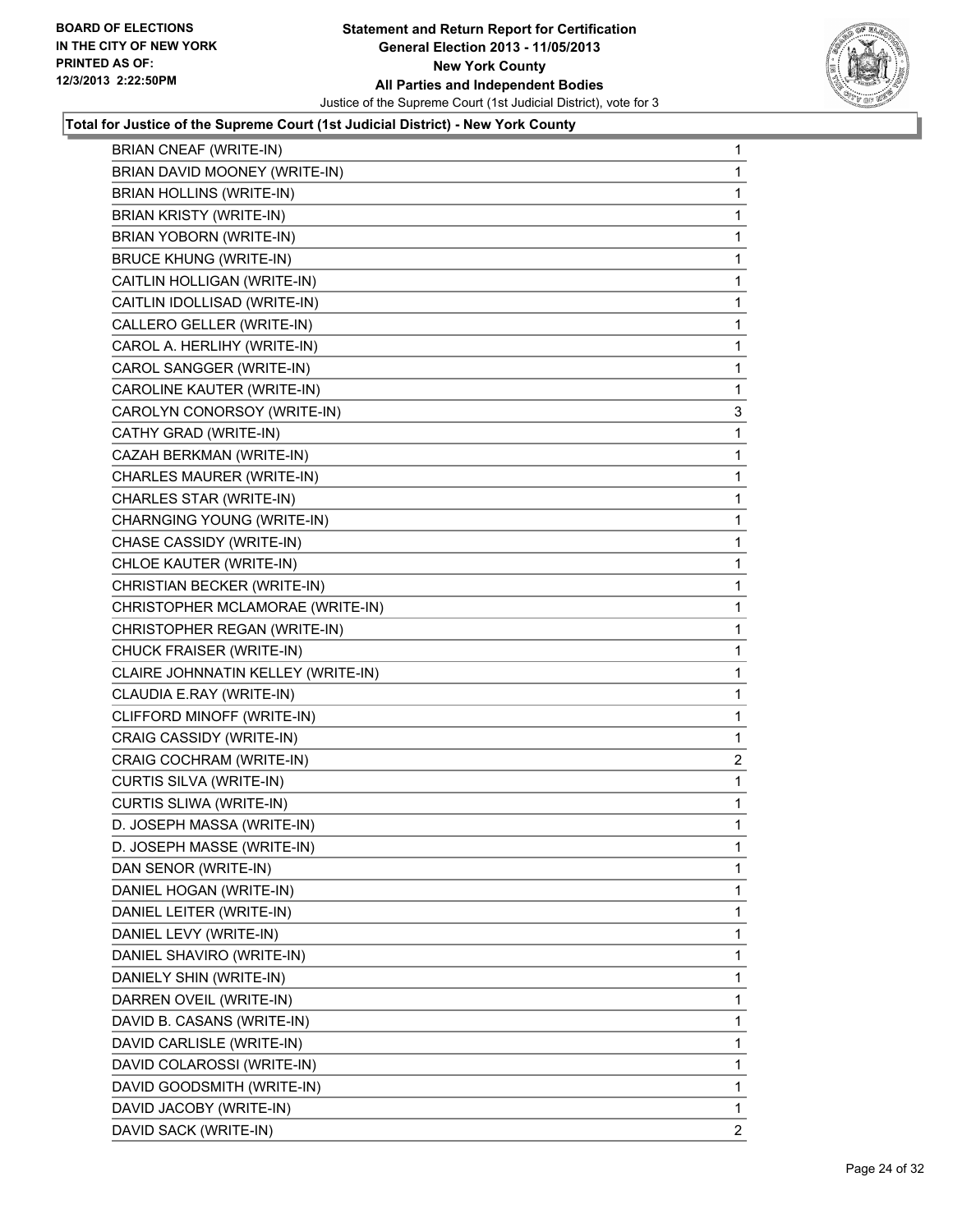

| DAVID SHIFREN (WRITE-IN) | 1                                                                                                                                                                                                                                                                                                                                                                                                                                                                                                                                                                                                                                                                                                                                                                                                                                                                                                                                                                                                                                                                                                                                                                                                                                                                                             |
|--------------------------|-----------------------------------------------------------------------------------------------------------------------------------------------------------------------------------------------------------------------------------------------------------------------------------------------------------------------------------------------------------------------------------------------------------------------------------------------------------------------------------------------------------------------------------------------------------------------------------------------------------------------------------------------------------------------------------------------------------------------------------------------------------------------------------------------------------------------------------------------------------------------------------------------------------------------------------------------------------------------------------------------------------------------------------------------------------------------------------------------------------------------------------------------------------------------------------------------------------------------------------------------------------------------------------------------|
|                          | 1                                                                                                                                                                                                                                                                                                                                                                                                                                                                                                                                                                                                                                                                                                                                                                                                                                                                                                                                                                                                                                                                                                                                                                                                                                                                                             |
|                          | 1                                                                                                                                                                                                                                                                                                                                                                                                                                                                                                                                                                                                                                                                                                                                                                                                                                                                                                                                                                                                                                                                                                                                                                                                                                                                                             |
|                          | 1                                                                                                                                                                                                                                                                                                                                                                                                                                                                                                                                                                                                                                                                                                                                                                                                                                                                                                                                                                                                                                                                                                                                                                                                                                                                                             |
|                          | 1                                                                                                                                                                                                                                                                                                                                                                                                                                                                                                                                                                                                                                                                                                                                                                                                                                                                                                                                                                                                                                                                                                                                                                                                                                                                                             |
|                          | 1                                                                                                                                                                                                                                                                                                                                                                                                                                                                                                                                                                                                                                                                                                                                                                                                                                                                                                                                                                                                                                                                                                                                                                                                                                                                                             |
|                          | 1                                                                                                                                                                                                                                                                                                                                                                                                                                                                                                                                                                                                                                                                                                                                                                                                                                                                                                                                                                                                                                                                                                                                                                                                                                                                                             |
|                          | 1                                                                                                                                                                                                                                                                                                                                                                                                                                                                                                                                                                                                                                                                                                                                                                                                                                                                                                                                                                                                                                                                                                                                                                                                                                                                                             |
|                          | 1                                                                                                                                                                                                                                                                                                                                                                                                                                                                                                                                                                                                                                                                                                                                                                                                                                                                                                                                                                                                                                                                                                                                                                                                                                                                                             |
|                          | 1                                                                                                                                                                                                                                                                                                                                                                                                                                                                                                                                                                                                                                                                                                                                                                                                                                                                                                                                                                                                                                                                                                                                                                                                                                                                                             |
|                          | 1                                                                                                                                                                                                                                                                                                                                                                                                                                                                                                                                                                                                                                                                                                                                                                                                                                                                                                                                                                                                                                                                                                                                                                                                                                                                                             |
|                          | 1                                                                                                                                                                                                                                                                                                                                                                                                                                                                                                                                                                                                                                                                                                                                                                                                                                                                                                                                                                                                                                                                                                                                                                                                                                                                                             |
|                          | 1                                                                                                                                                                                                                                                                                                                                                                                                                                                                                                                                                                                                                                                                                                                                                                                                                                                                                                                                                                                                                                                                                                                                                                                                                                                                                             |
|                          | 1                                                                                                                                                                                                                                                                                                                                                                                                                                                                                                                                                                                                                                                                                                                                                                                                                                                                                                                                                                                                                                                                                                                                                                                                                                                                                             |
|                          | 1                                                                                                                                                                                                                                                                                                                                                                                                                                                                                                                                                                                                                                                                                                                                                                                                                                                                                                                                                                                                                                                                                                                                                                                                                                                                                             |
|                          | $\mathbf{2}$                                                                                                                                                                                                                                                                                                                                                                                                                                                                                                                                                                                                                                                                                                                                                                                                                                                                                                                                                                                                                                                                                                                                                                                                                                                                                  |
|                          | 1                                                                                                                                                                                                                                                                                                                                                                                                                                                                                                                                                                                                                                                                                                                                                                                                                                                                                                                                                                                                                                                                                                                                                                                                                                                                                             |
|                          | 1                                                                                                                                                                                                                                                                                                                                                                                                                                                                                                                                                                                                                                                                                                                                                                                                                                                                                                                                                                                                                                                                                                                                                                                                                                                                                             |
|                          | 1                                                                                                                                                                                                                                                                                                                                                                                                                                                                                                                                                                                                                                                                                                                                                                                                                                                                                                                                                                                                                                                                                                                                                                                                                                                                                             |
|                          | 1                                                                                                                                                                                                                                                                                                                                                                                                                                                                                                                                                                                                                                                                                                                                                                                                                                                                                                                                                                                                                                                                                                                                                                                                                                                                                             |
|                          | 1                                                                                                                                                                                                                                                                                                                                                                                                                                                                                                                                                                                                                                                                                                                                                                                                                                                                                                                                                                                                                                                                                                                                                                                                                                                                                             |
|                          | 1                                                                                                                                                                                                                                                                                                                                                                                                                                                                                                                                                                                                                                                                                                                                                                                                                                                                                                                                                                                                                                                                                                                                                                                                                                                                                             |
|                          | 1                                                                                                                                                                                                                                                                                                                                                                                                                                                                                                                                                                                                                                                                                                                                                                                                                                                                                                                                                                                                                                                                                                                                                                                                                                                                                             |
|                          | 1                                                                                                                                                                                                                                                                                                                                                                                                                                                                                                                                                                                                                                                                                                                                                                                                                                                                                                                                                                                                                                                                                                                                                                                                                                                                                             |
|                          | 1                                                                                                                                                                                                                                                                                                                                                                                                                                                                                                                                                                                                                                                                                                                                                                                                                                                                                                                                                                                                                                                                                                                                                                                                                                                                                             |
|                          | 1                                                                                                                                                                                                                                                                                                                                                                                                                                                                                                                                                                                                                                                                                                                                                                                                                                                                                                                                                                                                                                                                                                                                                                                                                                                                                             |
|                          | $\overline{2}$                                                                                                                                                                                                                                                                                                                                                                                                                                                                                                                                                                                                                                                                                                                                                                                                                                                                                                                                                                                                                                                                                                                                                                                                                                                                                |
|                          | 1                                                                                                                                                                                                                                                                                                                                                                                                                                                                                                                                                                                                                                                                                                                                                                                                                                                                                                                                                                                                                                                                                                                                                                                                                                                                                             |
|                          | 1                                                                                                                                                                                                                                                                                                                                                                                                                                                                                                                                                                                                                                                                                                                                                                                                                                                                                                                                                                                                                                                                                                                                                                                                                                                                                             |
|                          | 1                                                                                                                                                                                                                                                                                                                                                                                                                                                                                                                                                                                                                                                                                                                                                                                                                                                                                                                                                                                                                                                                                                                                                                                                                                                                                             |
|                          | 1                                                                                                                                                                                                                                                                                                                                                                                                                                                                                                                                                                                                                                                                                                                                                                                                                                                                                                                                                                                                                                                                                                                                                                                                                                                                                             |
|                          | 1                                                                                                                                                                                                                                                                                                                                                                                                                                                                                                                                                                                                                                                                                                                                                                                                                                                                                                                                                                                                                                                                                                                                                                                                                                                                                             |
|                          | 1                                                                                                                                                                                                                                                                                                                                                                                                                                                                                                                                                                                                                                                                                                                                                                                                                                                                                                                                                                                                                                                                                                                                                                                                                                                                                             |
|                          | 1                                                                                                                                                                                                                                                                                                                                                                                                                                                                                                                                                                                                                                                                                                                                                                                                                                                                                                                                                                                                                                                                                                                                                                                                                                                                                             |
|                          | 1                                                                                                                                                                                                                                                                                                                                                                                                                                                                                                                                                                                                                                                                                                                                                                                                                                                                                                                                                                                                                                                                                                                                                                                                                                                                                             |
|                          | 1                                                                                                                                                                                                                                                                                                                                                                                                                                                                                                                                                                                                                                                                                                                                                                                                                                                                                                                                                                                                                                                                                                                                                                                                                                                                                             |
|                          | 2                                                                                                                                                                                                                                                                                                                                                                                                                                                                                                                                                                                                                                                                                                                                                                                                                                                                                                                                                                                                                                                                                                                                                                                                                                                                                             |
|                          | 1                                                                                                                                                                                                                                                                                                                                                                                                                                                                                                                                                                                                                                                                                                                                                                                                                                                                                                                                                                                                                                                                                                                                                                                                                                                                                             |
|                          | 1                                                                                                                                                                                                                                                                                                                                                                                                                                                                                                                                                                                                                                                                                                                                                                                                                                                                                                                                                                                                                                                                                                                                                                                                                                                                                             |
|                          | 3                                                                                                                                                                                                                                                                                                                                                                                                                                                                                                                                                                                                                                                                                                                                                                                                                                                                                                                                                                                                                                                                                                                                                                                                                                                                                             |
|                          | 1                                                                                                                                                                                                                                                                                                                                                                                                                                                                                                                                                                                                                                                                                                                                                                                                                                                                                                                                                                                                                                                                                                                                                                                                                                                                                             |
|                          | 1                                                                                                                                                                                                                                                                                                                                                                                                                                                                                                                                                                                                                                                                                                                                                                                                                                                                                                                                                                                                                                                                                                                                                                                                                                                                                             |
|                          | 1                                                                                                                                                                                                                                                                                                                                                                                                                                                                                                                                                                                                                                                                                                                                                                                                                                                                                                                                                                                                                                                                                                                                                                                                                                                                                             |
|                          | 1                                                                                                                                                                                                                                                                                                                                                                                                                                                                                                                                                                                                                                                                                                                                                                                                                                                                                                                                                                                                                                                                                                                                                                                                                                                                                             |
|                          | 2                                                                                                                                                                                                                                                                                                                                                                                                                                                                                                                                                                                                                                                                                                                                                                                                                                                                                                                                                                                                                                                                                                                                                                                                                                                                                             |
|                          | $\mathbf{2}$                                                                                                                                                                                                                                                                                                                                                                                                                                                                                                                                                                                                                                                                                                                                                                                                                                                                                                                                                                                                                                                                                                                                                                                                                                                                                  |
|                          | DAVID WILLIAMS (WRITE-IN)<br>DAVID ZABLE (WRITE-IN)<br>DAVIS POLK (WRITE-IN)<br>DENIS HAYWARD (WRITE-IN)<br>DENNIS O'NEAL (WRITE-IN)<br>DEREK JETER (WRITE-IN)<br>DIONE KAUFMAN (WRITE-IN)<br>DON BERNARD (WRITE-IN)<br>DON ROSENBURG (WRITE-IN)<br>DONNA CONALE (WRITE-IN)<br>DONNA FENN (WRITE-IN)<br>DOREEN LOTERY (WRITE-IN)<br>ED COX (WRITE-IN)<br>EDMUND BURNS (WRITE-IN)<br>EDWARD R. TEMPESTA (WRITE-IN)<br>EDWARD WARREN (WRITE-IN)<br>EDWARD WIPPER (WRITE-IN)<br>EDWEST MAYES (WRITE-IN)<br>EDWINA HAYWARD (WRITE-IN)<br>EJOYNE INGLESH (WRITE-IN)<br>ELANA SINENSKY (WRITE-IN)<br>ELIOT SPITZER (WRITE-IN)<br>ELIZABETH CANDIDO (WRITE-IN)<br>ELIZABETH MAXMAN (WRITE-IN)<br>ELLEN DEROLTO (WRITE-IN)<br>ELLEN PEHLIUAIAN (WRITE-IN)<br>ELVIS PRESELY (WRITE-IN)<br>EMANUAL J. CHOSAK (WRITE-IN)<br>EMANUEL CHUSAK (WRITE-IN)<br>EMILY KUZMICH (WRITE-IN)<br>EMMA ROSE (WRITE-IN)<br>ERIC D. COSTELLO (WRITE-IN)<br>ERIC GRANNIS (WRITE-IN)<br>ERIC LOPEZ (WRITE-IN)<br>ERNEST LENDLER (WRITE-IN)<br>ETHAN FINNERAN (WRITE-IN)<br>EUGENE DEBS (WRITE-IN)<br>EVAM RAVDIN (WRITE-IN)<br>FRANCINE P MURPHY (WRITE-IN)<br>FRANK REYNOLDS (WRITE-IN)<br>FRANK UZZI (WRITE-IN)<br>FRANKIE COHEN (WRITE-IN)<br>FRED KRAMER (WRITE-IN)<br>FRED SMITH (WRITE-IN)<br>FRED UMANE (WRITE-IN) |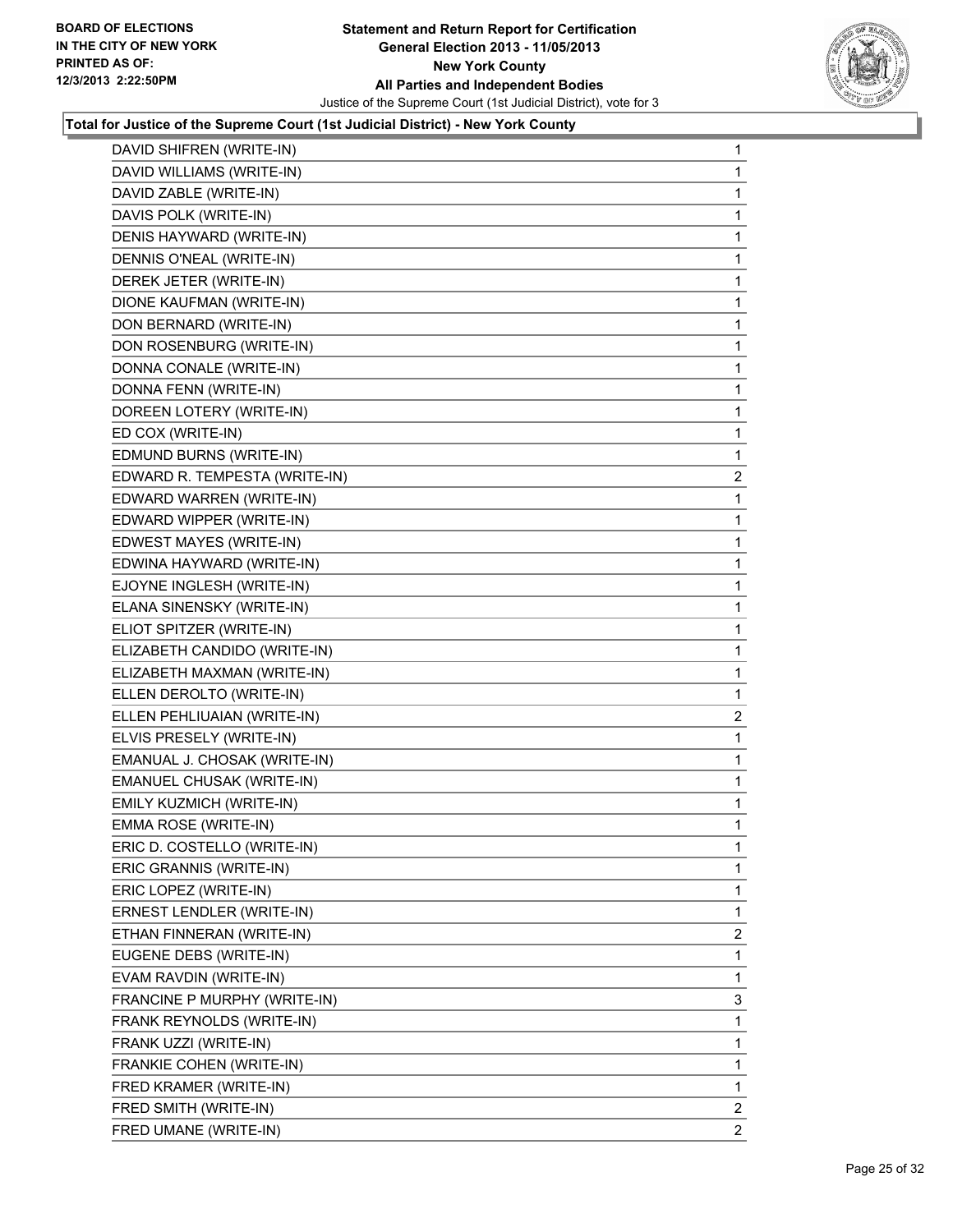

| <b>GABRIELLE GLEMANN (WRITE-IN)</b> | 1              |
|-------------------------------------|----------------|
| <b>GAIL GRENSE (WRITE-IN)</b>       | 1              |
| <b>GARY GUNTHER (WRITE-IN)</b>      | 1              |
| <b>GAVIN SCHIFFRES (WRITE-IN)</b>   | 1              |
| <b>GEORGE LARKINS (WRITE-IN)</b>    | 1              |
| <b>GEORGE ORTIZ (WRITE-IN)</b>      | 3              |
| <b>GEORGE W BUSH (WRITE-IN)</b>     | 1              |
| <b>GEORGIANA VIEST (WRITE-IN)</b>   | 1              |
| GISTER BRYAN (WRITE-IN)             | 1              |
| <b>GRANT SAUNDERS (WRITE-IN)</b>    | $\mathbf{2}$   |
| <b>GRAY SINAWSKI (WRITE-IN)</b>     | 1              |
| <b>GREG CLARK (WRITE-IN)</b>        | 1              |
| <b>GREG NELL (WRITE-IN)</b>         | 1              |
| GREG SOUMAS (WRITE-IN)              | 1              |
| HAROLD BOLLIEHI (WRITE-IN)          | 1              |
| HAROLD LYNCH (WRITE-IN)             | 1              |
| HARRI HEALY (WRITE-IN)              | 1              |
| HARVEY DEAN (WRITE-IN)              | 1              |
| HENRY A. MORTESCELLO (WRITE-IN)     | 1              |
| HENRY FERNANDEZ (WRITE-IN)          | 1              |
| HILLARY CLINTON (WRITE-IN)          | 1              |
| HOIDI BOGOSIEN (WRITE-IN)           | 13             |
| HOWARD BERGELMAN (WRITE-IN)         | 1              |
| HOWARD STERN (WRITE-IN)             | 1              |
| HYMAN SILVERSHELL (WRITE-IN)        | 1              |
| INVY ASHA (WRITE-IN)                | 1              |
| IRIS J. SAYLES (WRITE-IN)           | 1              |
| J MICHELLE SWEETING (WRITE-IN)      | 1              |
| JACOB DOCTOROFF (WRITE-IN)          | 2              |
| JACOB KESSLER (WRITE-IN)            | 1              |
| JACQUELINE LAKE (WRITE-IN)          | 1              |
| JAIME GREENBLATT (WRITE-IN)         | 1              |
| JAMES BAIONE (WRITE-IN)             | $\overline{c}$ |
| JAMES BURKE (WRITE-IN)              | 1              |
| JAMES GRAFFNY (WRITE-IN)            | 1              |
| JAMES HODGE (WRITE-IN)              | 1              |
| JAMES KAINEN (WRITE-IN)             | 3              |
| JAMES P GRAY (WRITE-IN)             | 1              |
| JAMES YATES (WRITE-IN)              | 1              |
| JANE BOGART (WRITE-IN)              | 1              |
| JANE KAUTER (WRITE-IN)              | 1              |
| JANES E. PEPE (WRITE-IN)            | 1              |
| JASON KIRSCHOR (WRITE-IN)           | 1              |
| JASON LOWE (WRITE-IN)               | 3              |
| JAY BEPORT (WRITE-IN)               | 1              |
| JAY BOLWORTH (WRITE-IN)             | $\mathbf{1}$   |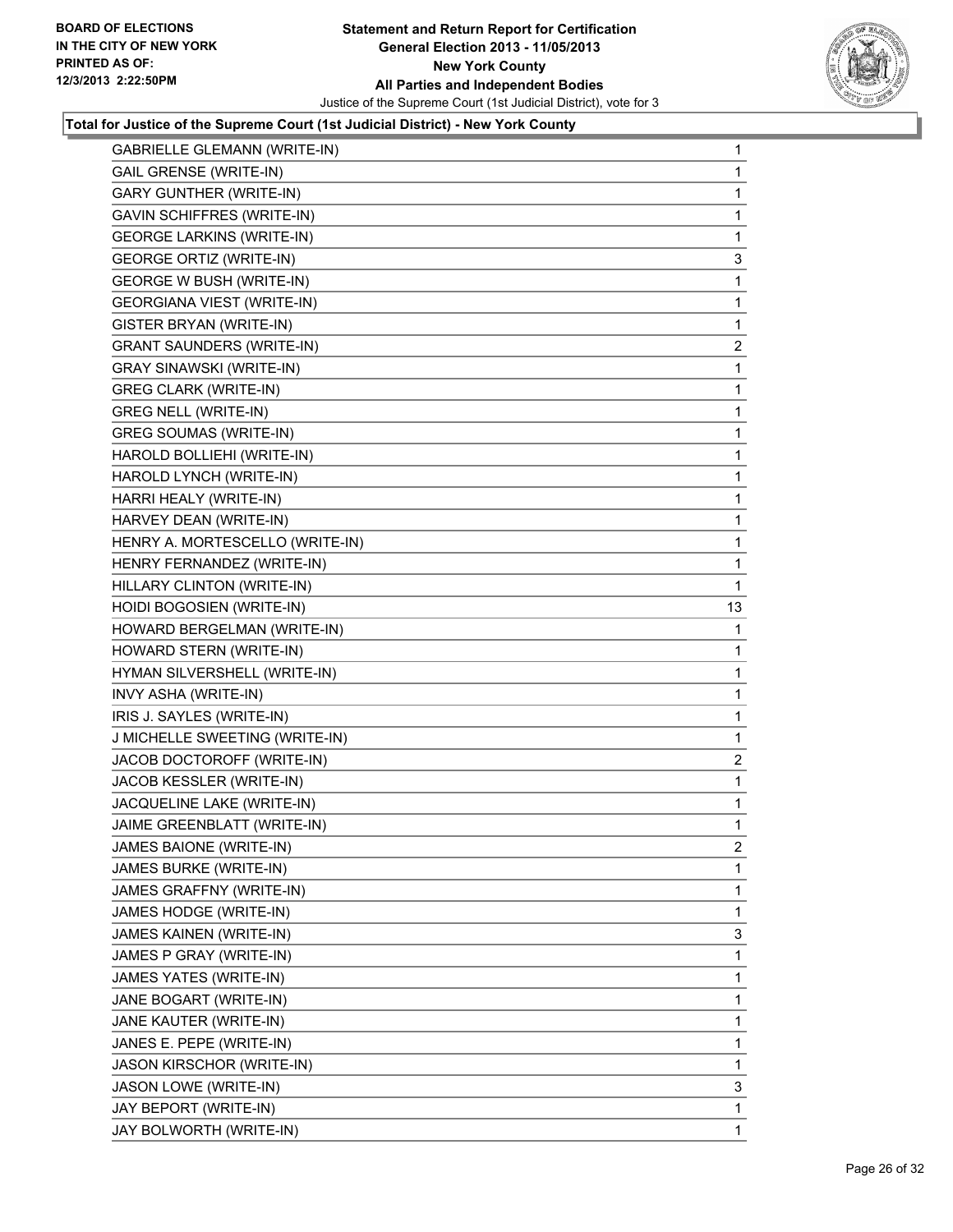

| JAYENT D. RAO (WRITE-IN)        | 1                       |
|---------------------------------|-------------------------|
| JEAN LUCPICARD (WRITE-IN)       | 1                       |
| JEFF FONTANE (WRITE-IN)         | 1                       |
| JEFF LICHTSTEIN (WRITE-IN)      | 1                       |
| JEFFREY BLOOMFIELD (WRITE-IN)   | 1                       |
| JEFFREY LAPAULA (WRITE-IN)      | 2                       |
| JEFFREY PADILLA (WRITE-IN)      | 1                       |
| JEFFREY ROGERS (WRITE-IN)       | 1                       |
| JELEESA MYERS (WRITE-IN)        | 1                       |
| JEN KAUFMAN (WRITE-IN)          | 1                       |
| JENNA VOGG (WRITE-IN)           | 1                       |
| JENNIFER MEYERS (WRITE-IN)      | 1                       |
| JEREMY KOZIN (WRITE-IN)         | 1                       |
| JEREMY SCHIFFRES (WRITE-IN)     | 1                       |
| JEREMY SHOCKETT (WRITE-IN)      | 1                       |
| JESSE VENTURA (WRITE-IN)        | 1                       |
| JESSICA SPAULDING (WRITE-IN)    | 1                       |
| JIMMY FIDLER (WRITE-IN)         | 1                       |
| JIMMY MCMILLAN (WRITE-IN)       | 1                       |
| JOANNE MCMAMARA (WRITE-IN)      | 1                       |
| JOE LHOTA (WRITE-IN)            | 7                       |
| JOE RISPICK (WRITE-IN)          | $\overline{\mathbf{c}}$ |
| JOE SCARBOROUGH (WRITE-IN)      | 1                       |
| JOHN CHEN (WRITE-IN)            | 1                       |
| JOHN DROKMAN (WRITE-IN)         | 1                       |
| JOHN JAY (WRITE-IN)             | 1                       |
| JOHN MANGANCIA (WRITE-IN)       | 1                       |
| JOHN MARSHALL (WRITE-IN)        | 1                       |
| JOHN SCHUMACHER (WRITE-IN)      | 1                       |
| JOHN SLOANE (WRITE-IN)          | 1                       |
| JOHN TEST (WRITE-IN)            | 6                       |
| JOHN WYM (WRITE-IN)             | 1                       |
| <b>JON STEWART (WRITE-IN)</b>   | 1                       |
| JON WOODS (WRITE-IN)            | 1                       |
| JONATHAN DISILVESTRO (WRITE-IN) | 1                       |
| JORDIN SMITH (WRITE-IN)         | 1                       |
| JORDON ROST (WRITE-IN)          | 1                       |
| JOSEPH BELLE (WRITE-IN)         | 1                       |
| JOSEPH MOSEATT (WRITE-IN)       | 1                       |
| JOSEPH R KRIST (WRITE-IN)       | 1                       |
| JOSEPH SASSON (WRITE-IN)        | 1                       |
| JOSEPH TALBIN (WRITE-IN)        | 2                       |
| JOSH HANSHALT (WRITE-IN)        | 1                       |
| JOSH KAUFMAN (WRITE-IN)         | 3                       |
| JOSHUA MEYERS (WRITE-IN)        | 1                       |
| JUDITH RYDER (WRITE-IN)         | 1                       |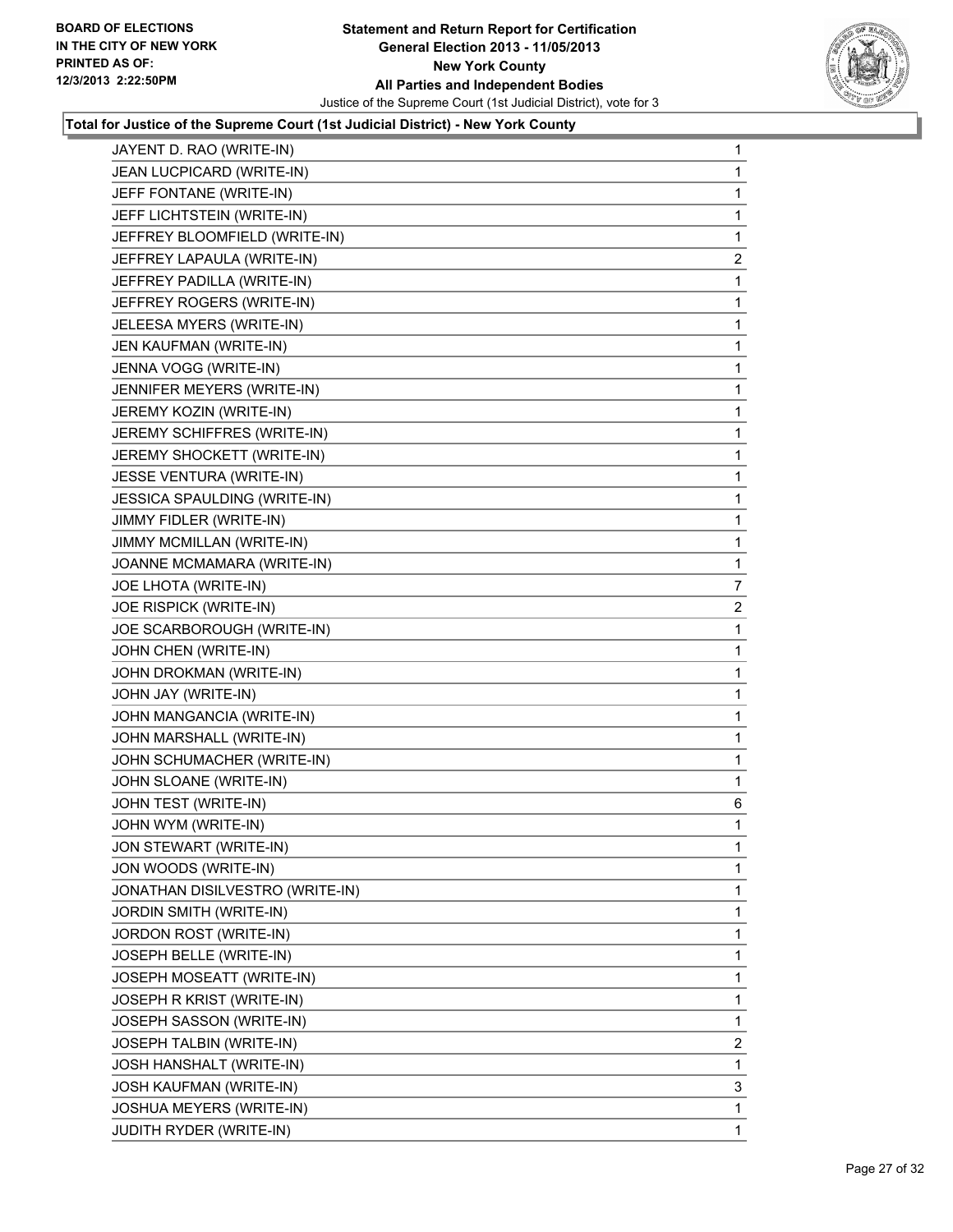

| <b>JUDY SCHEINDLIN (WRITE-IN)</b> | $\mathbf{1}$   |
|-----------------------------------|----------------|
| JULIES MARTINEZ (WRITE-IN)        | 1              |
| JUSTIN DISILVESTRO (WRITE-IN)     | 1              |
| JUSTIN MOSS (WRITE-IN)            | 1              |
| KADEEM ALAMONSO (WRITE-IN)        | 1              |
| KAITLIN DESCOVES (WRITE-IN)       | 1              |
| KEN MOTTER (WRITE-IN)             | 1              |
| KENNETH HUANG (WRITE-IN)          | $\mathbf{1}$   |
| KENNETH R. REYES (WRITE-IN)       | 3              |
| KEVIN FREER (WRITE-IN)            | 1              |
| KEVIN JOINVILLE (WRITE-IN)        | 1              |
| KEVIN VONG (WRITE-IN)             | 1              |
| KIKO ALONSO (WRITE-IN)            | $\mathbf 1$    |
| KIMBERLY GUNFREL (WRITE-IN)       | $\mathbf{1}$   |
| KIRBY F. PAYNE (WRITE-IN)         | $\overline{2}$ |
| KITTY MILLOR (WRITE-IN)           | 1              |
| KRAYN REAGAN (WRITE-IN)           | 1              |
| KUET HOKE (WRITE-IN)              | 1              |
| KUMLEER HARDY (WRITE-IN)          | $\mathbf 1$    |
| LARISSA BANKER (WRITE-IN)         | $\mathbf{1}$   |
| LAURA SACK (WRITE-IN)             | $\overline{2}$ |
| LAUREN KOSSON (WRITE-IN)          | 1              |
| LAUREN PEHLIUAIAN (WRITE-IN)      | 1              |
| LAVINE JONES (WRITE-IN)           | 1              |
| LAWERENCE RODHOD (WRITE-IN)       | 1              |
| LAWRENCE FREDRICK (WRITE-IN)      | 1              |
| LEE ARMSTRONG (WRITE-IN)          | 1              |
| LENA MARIE GILBERT (WRITE-IN)     | 1              |
| LENNARD MCNEIL (WRITE-IN)         | 3              |
| LEOPOLD PIERSON (WRITE-IN)        | 1              |
| LEROY JETHRO GIBBS (WRITE-IN)     | $\mathbf 1$    |
| LISA DIERBECK (WRITE-IN)          | 1              |
| LISA FIREL (WRITE-IN)             | 1              |
| LORI SATTLER (WRITE-IN)           | 2              |
| LORNE SCHOEMAN (WRITE-IN)         | 1              |
| LOUIS BLACK (WRITE-IN)            | 1              |
| LUIS LINDER (WRITE-IN)            | $\overline{2}$ |
| LUIS TEJADA (WRITE-IN)            | 5              |
| LYNNE STEWART (WRITE-IN)          | 1              |
| MARC A. LANDIS (WRITE-IN)         | 1              |
| MARIANO RIVERA (WRITE-IN)         | 1              |
| MARK ANDRIELLA (WRITE-IN)         | 1              |
| MARK AXIM (WRITE-IN)              | $\overline{2}$ |
| MARK DEROLTO (WRITE-IN)           | 1              |
| MARK MAURICE (WRITE-IN)           | 1              |
| MARK PICARD (WRITE-IN)            | 1              |
|                                   |                |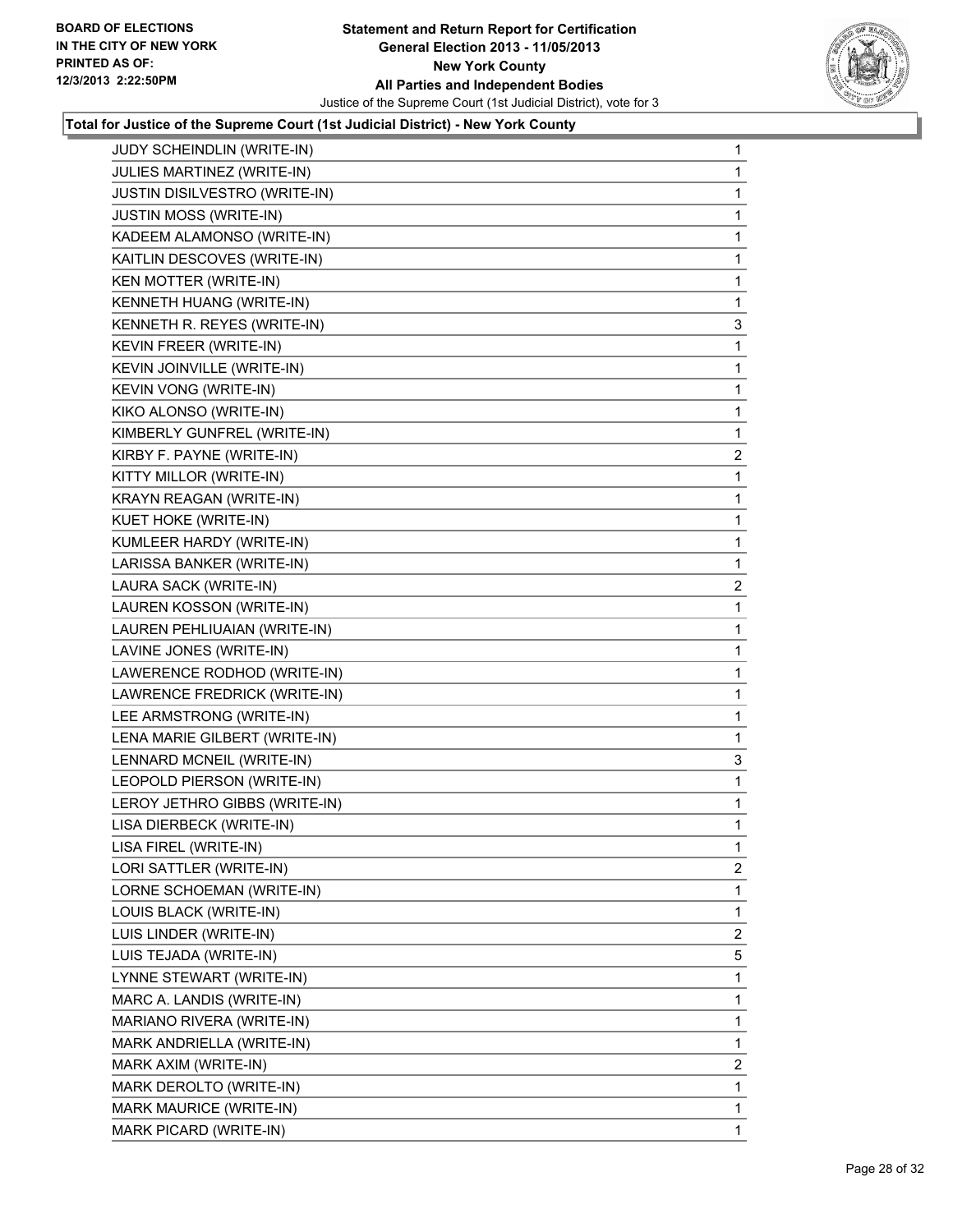

| <b>MARK RUBIN (WRITE-IN)</b>     | 1              |
|----------------------------------|----------------|
| MARK SEIDEN (WRITE-IN)           | 1              |
| MATHEW GREENFIELD (WRITE-IN)     | 1              |
| MATT GOODWIN (WRITE-IN)          | 1              |
| MATT MORAN (WRITE-IN)            | 1              |
| MATTHEW P. WAYNE (WRITE-IN)      | 1              |
| MATTHEW WITHROW (WRITE-IN)       | 1              |
| MAURICE CALLADA (WRITE-IN)       | 1              |
| MEETA ANAND (WRITE-IN)           | 3              |
| MEGAN KELLY (WRITE-IN)           | 1              |
| MELISA SKLARZ (WRITE-IN)         | 1              |
| MEREDITH HOLTZMAN (WRITE-IN)     | 1              |
| MICHAEL A. HUMPHREY (WRITE-IN)   | 1              |
| MICHAEL BILLER (WRITE-IN)        | $\overline{c}$ |
| MICHAEL BLOOMBERG (WRITE-IN)     | 5              |
| MICHAEL CRURAL-MUELLS (WRITE-IN) | 1              |
| MICHAEL HALPERT (WRITE-IN)       | 1              |
| MICHAEL I SOVERN (WRITE-IN)      | 1              |
| MICHAEL MOSEATT (WRITE-IN)       | 1              |
| MICHAEL RAINER (WRITE-IN)        | 1              |
| MICHAEL ROBBINS (WRITE-IN)       | 1              |
| MICHAEL SMITH (WRITE-IN)         | 1              |
| MICHAEL WARREN (WRITE-IN)        | 1              |
| MICHELE BACHMAN (WRITE-IN)       | 1              |
| MICHELLE BLOOMBERG (WRITE-IN)    | 1              |
| MIKE HEAT (WRITE-IN)             | 1              |
| MIKE WITNER (WRITE-IN)           | 1              |
| MILES R KENYON (WRITE-IN)        | 1              |
| MILEY CYRUS (WRITE-IN)           | 1              |
| MOLLY HAWKINS (WRITE-IN)         | 1              |
| MORGAN WITHROW (WRITE-IN)        | 1              |
| MORRIE KLENBART (WRITE-IN)       | 1              |
| MOSHE SASSON (WRITE-IN)          | 1              |
| MUTULU SHAKUR (WRITE-IN)         | 1              |
| NANCY HOUGHTER (WRITE-IN)        | 1              |
| NANCY KESTENBAUM (WRITE-IN)      | 1              |
| NATHANIEL BOTUME (WRITE-IN)      | 1              |
| NEAL RESENSTEIN (WRITE-IN)       | 1              |
| NEER ASHERIE (WRITE-IN)          | 1              |
| NETTIE TROMMER (WRITE-IN)        | 1              |
| NICKOLAS THOMAS (WRITE-IN)       | 1              |
| NIGLE KRIST (WRITE-IN)           | 1              |
| NORMAN ELLIS (WRITE-IN)          | 1              |
| NORMAN MILLER (WRITE-IN)         | 1              |
| <b>OBAMA BAPAIR (WRITE-IN)</b>   | 1              |
| ODELLA WOODSON (WRITE-IN)        | 1              |
|                                  |                |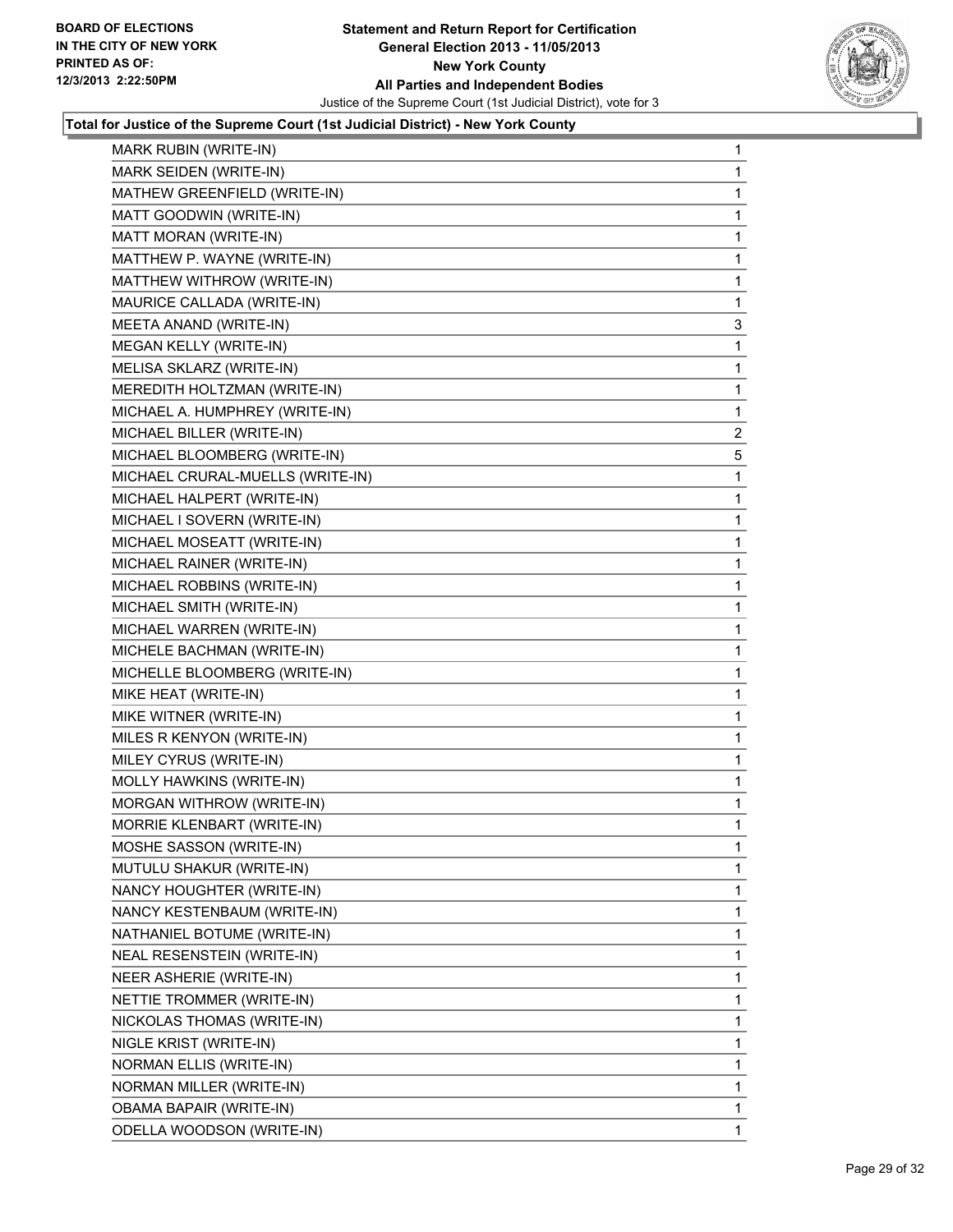

| ORE JACINTO (WRITE-IN)        | 1              |
|-------------------------------|----------------|
| PAM PEREL (WRITE-IN)          | 1              |
| PARTICK MORRIS (WRITE-IN)     | 1              |
| PAUL A. IMMERMAN (WRITE-IN)   | 1              |
| PAUL MAHANY (WRITE-IN)        | 1              |
| PAUL NEIHAUS (WRITE-IN)       | 1              |
| PAUL NICHOLAS (WRITE-IN)      | 1              |
| PAUL SEHWAK-TZBONG (WRITE-IN) | 1              |
| PAUL SMITH (WRITE-IN)         | $\overline{2}$ |
| PAULINE MISTRETTA (WRITE-IN)  | 3              |
| PAULINE MISTROTTA (WRITE-IN)  | 3              |
| PETE GRANNIS (WRITE-IN)       | 1              |
| PETE SMITH (WRITE-IN)         | 1              |
| PETER CLLENSON (WRITE-IN)     | 1              |
| PETER HUDSON (WRITE-IN)       | 1              |
| PETER L STRAUSS (WRITE-IN)    | 1              |
| PETER MILLIGAN (WRITE-IN)     | 1              |
| PETER SHENLIN (WRITE-IN)      | 1              |
| PHILIP SANDSTROM (WRITE-IN)   | 1              |
| PIETER VANTOL (WRITE-IN)      | 1              |
| QUINN MCNALLY (WRITE-IN)      | 1              |
| RACHEL BEADSLEY (WRITE-IN)    | 1              |
| RACHELLE BORGTA (WRITE-IN)    | 1              |
| RAFAEL URQUIA (WRITE-IN)      | 1              |
| RAYMOND KELLY (WRITE-IN)      | 1              |
| REBECCA SACK (WRITE-IN)       | $\overline{c}$ |
| REYNALDO CUEVAS (WRITE-IN)    | 1              |
| RICHARD A BURKE (WRITE-IN)    | 1              |
| RICHARD DARRIGO (WRITE-IN)    | 1              |
| RICHARD E. STONE (WRITE-IN)   | 1              |
| RICHARD MUNN (WRITE-IN)       | 1              |
| RICK LAZIO (WRITE-IN)         | 1              |
| RICK SANTORUM (WRITE-IN)      | 1              |
| RITA MCCOY (WRITE-IN)         | $\mathbf{1}$   |
| ROBERT BORK (WRITE-IN)        | 1              |
| ROBERT BRILL (WRITE-IN)       | 1              |
| ROBERT DEPASQUATE (WRITE-IN)  | 1              |
| ROBERT DITO (WRITE-IN)        | 1              |
| ROBERT JACKSON (WRITE-IN)     | 1              |
| ROBERT JOHNSON (WRITE-IN)     | 1              |
| ROBERT KAPLAN (WRITE-IN)      | 1              |
| ROBERT MORGAN (WRITE-IN)      | 1              |
| ROBERT SERIO (WRITE-IN)       | 1              |
| ROBERT T. HADLEY (WRITE-IN)   | 1              |
| ROBINSON CANO (WRITE-IN)      | 1              |
| ROCKY ANDERSON (WRITE-IN)     | $\mathbf{1}$   |
|                               |                |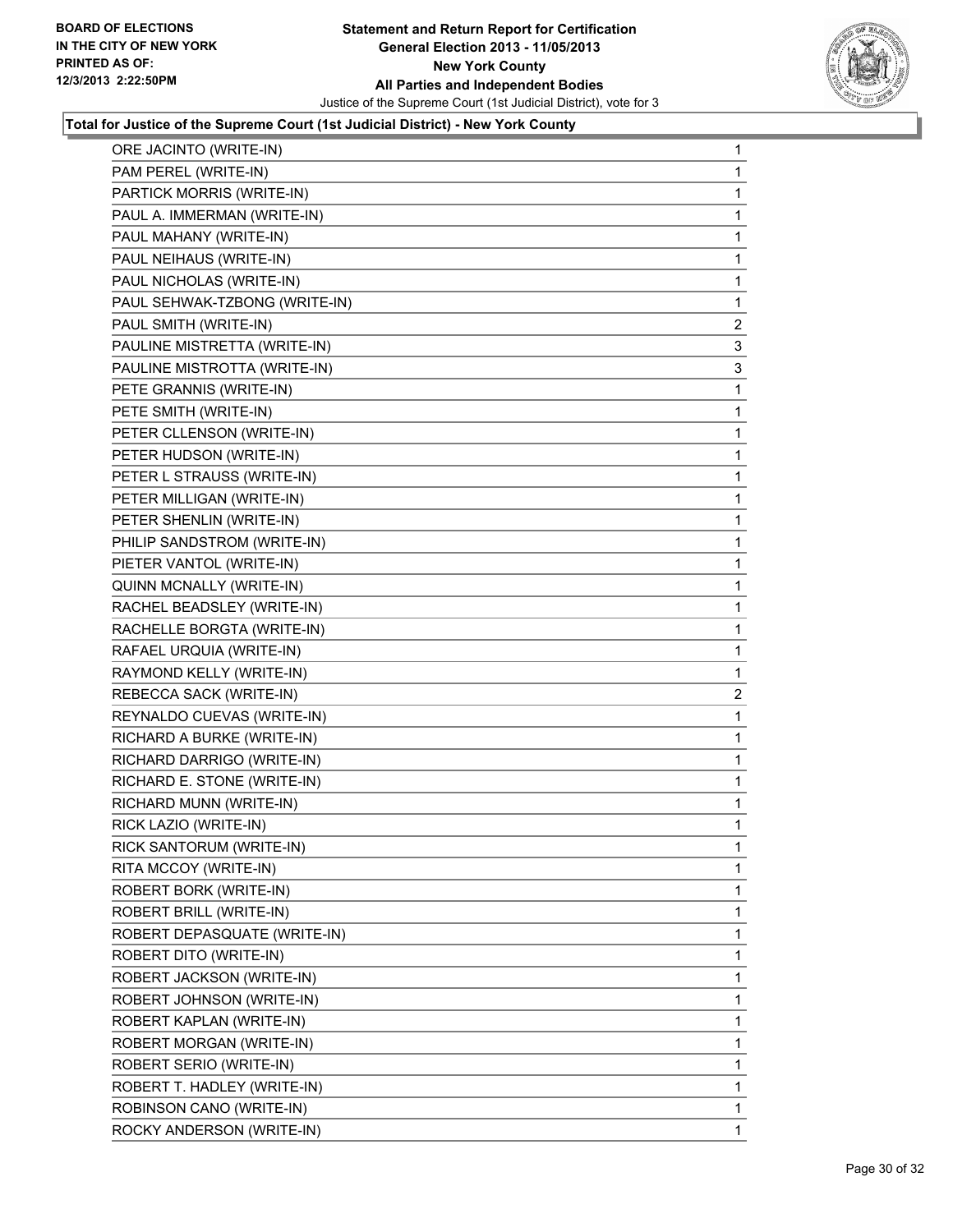

| RON PAUL (WRITE-IN)              | 1              |
|----------------------------------|----------------|
| RON R. MILLER (WRITE-IN)         | 1              |
| RONALD ALASTARI SHORT (WRITE-IN) | 1              |
| RONALD J. MIRRO (WRITE-IN)       | 1              |
| ROY INNIS (WRITE-IN)             | 1              |
| RUDOLPH GIULAINI (WRITE-IN)      | 1              |
| RUDOLPH GIULIANI (WRITE-IN)      | 13             |
| RUDOLPH GUILIANI (WRITE-IN)      | 1              |
| RUSLAN TSARNL (WRITE-IN)         | 1              |
| RUSSELL KLEIN (WRITE-IN)         | 1              |
| RUSSELL WILSON (WRITE-IN)        | 1              |
| SAM HOWELL (WRITE-IN)            | 2              |
| SAM LESCZYNSKI (WRITE-IN)        | $\mathbf{2}$   |
| SAMANTHA WELSY (WRITE-IN)        | 1              |
| SANDY FOVAN (WRITE-IN)           | 1              |
| SARAH BRANDOFF (WRITE-IN)        | 1              |
| SARAH CHAPMAN (WRITE-IN)         | 1              |
| SARAH PALIN (WRITE-IN)           | 1              |
| SAWI CHERNIAK (WRITE-IN)         | 1              |
| SCOTT SPIETH (WRITE-IN)          | 1              |
| SEAN BELL (WRITE-IN)             | 1              |
| SETH GUTHARTZ (WRITE-IN)         | 1              |
| SETH KOMBLATH (WRITE-IN)         | 1              |
| SHANE FERRER SHEEHY (WRITE-IN)   | 1              |
| SHELON ZINEI (WRITE-IN)          | 1              |
| SHEM MAXMAN (WRITE-IN)           | 1              |
| SHIRA SCHEINDLIN (WRITE-IN)      | $\overline{2}$ |
| SO YOUNG YOON (WRITE-IN)         | 1              |
| SOFE FRAVMAN (WRITE-IN)          | 1              |
| SONIA JAMES (WRITE-IN)           | 1              |
| SOPHIE DEVERELL (WRITE-IN)       | 1              |
| SOTE FRODMAN (WRITE-IN)          | 1              |
| STEPHANIE BEDLAM (WRITE-IN)      | 1              |
| STEPHEN HOLDEN (WRITE-IN)        | 1              |
| STEPHEN HOUGHTER (WRITE-IN)      | 1              |
| STEPHEN P POKART (WRITE-IN)      | 1              |
| STEPHEN RUTEBERG (WRITE-IN)      | 1              |
| STEPHEN TEMPESTA (WRITE-IN)      | $\overline{2}$ |
| STEVAN STOLNICK (WRITE-IN)       | 1              |
| STEVE M. WARSHAWIKY (WRITE-IN)   | 1              |
| STEVEN BOSWELLO (WRITE-IN)       | 1              |
| STEVEN KOSSON (WRITE-IN)         | 1              |
| STEVEN RUGGIO (WRITE-IN)         | 1              |
| SUMMER BONNER (WRITE-IN)         | 1              |
| SUNDIALA ACOLI (WRITE-IN)        | 1              |
| SUSAN MILEY (WRITE-IN)           | $\mathbf{1}$   |
|                                  |                |